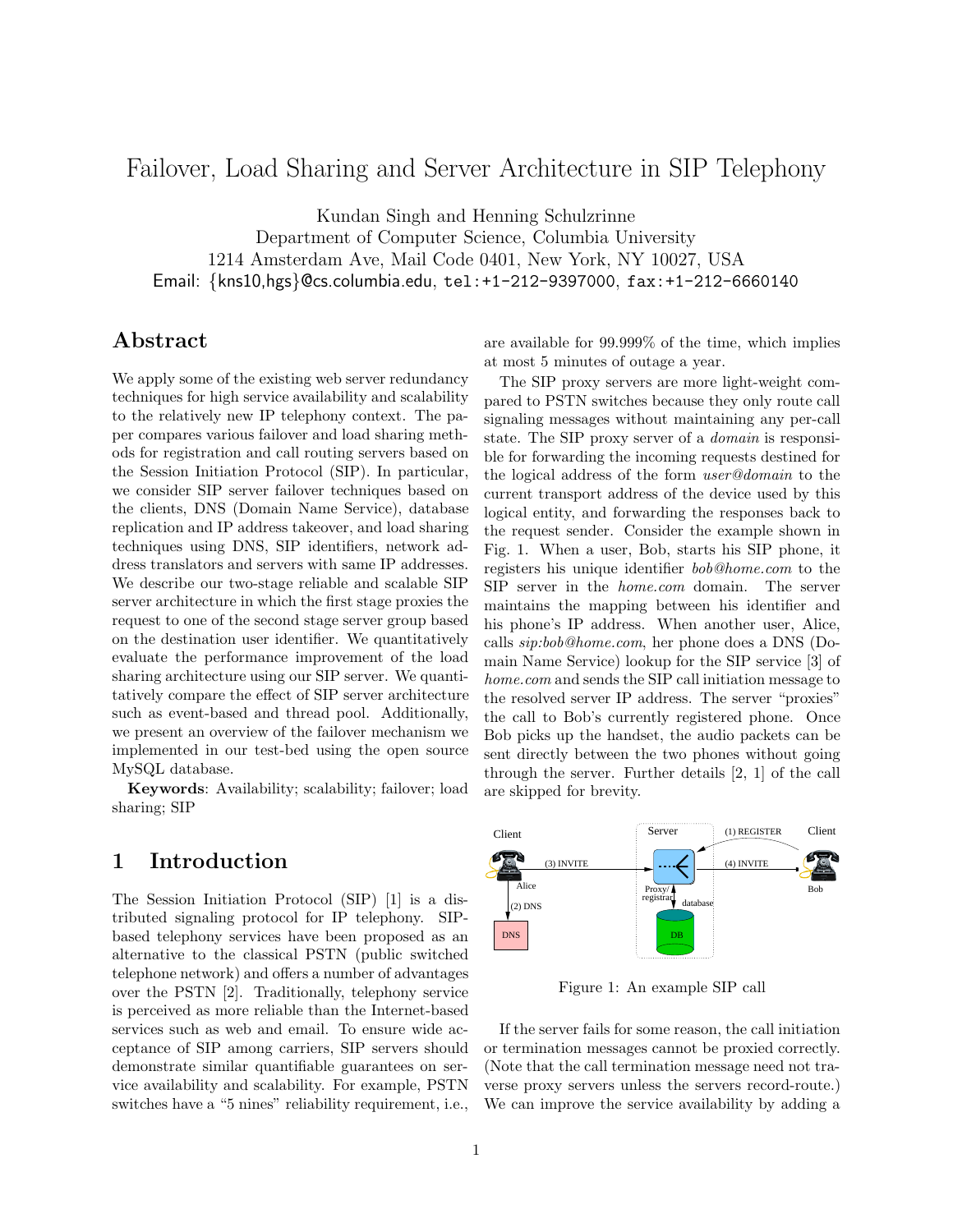second server that automatically takes over in case of the failure of the first server. Secondly, if there are thousands of registered users and a single server cannot handle the load, then a second server can work along with the first server such that the load is divided between the two. Our goal is to provide the carrier grade capacity of one to ten million BHCA (busy hour call attempts) for IP telephony using commodity hardware. We describe some of the failover and load sharing techniques for SIP servers in Sections 3 and 4, respectively. These techniques also apply beyond telephony, for example, for SIP-based instant messaging and presence that use the same SIP servers for registration and message routing. Section 5 quantitatively evaluates the performance improvement of our load sharing architecture. Section 6 further evaluates and improves the performance based on the software architecture such as event-based and thread pool.

# **2 Related Work**

Failover and load sharing for web servers is a wellstudied problem [4, 5, 6, 7]. TCP connection migration [8], IP address takeover [9] and MAC address takeover [10] have been proposed for high availability. Load sharing via connection dispatchers [11] and HTTP content or session-based request redirection [12, 13, 10] are available for web servers. Some of these techniques such as DNS-based load sharing [14, 15] also apply to other Internet services like email and SIP. Although SIP is an HTTP like request-response protocol, there are certain fundamental differences that make the problem slightly different. For example, SIP servers can use both TCP and UDP transport, the call requests and responses are usually not bandwidth intensive, caching of responses is not useful, and the volume of data update (REGISTER message) and lookup (INVITE message) is often similar, unlike common read-dominated database and web applications.

For SIP server failover, IP anycast does not work well with TCP and the backend database requires synchronization between the primary and backup servers [16]. Section 3.5 describes how to apply the IETF's Reliable Server Pooling (Rserpool [17, 18, 19]) architecture for SIP telephony. The primary disadvantage of Rserpool is that it requires new protocol support in the clients.

SIP-based telephony services exhibit three bottlenecks to scalability: signaling, real-time media data and gateway services. The signaling part requires high request processing capacity in the SIP servers. The data part requires enough network bandwidth and capacity (CPU and memory) in the end systems. The gateway part requires optimal placement of media gateways and switching components [20]. This paper focuses on the signaling part only. SIP allows redirecting a request to a less loaded server using the 302 response, or transferring an existing call dialog to a less loaded endpoint or gateway [1, 21].

Optimizations such as memory pool, counted strings and lazy parsing have been proposed for SIP servers [22, 23]. These optimizations can further improve our load sharing performance. Event and thread-based architectures, particularly for web servers, are well known in systems research. We study the effect of server architecture on SIP server performance using commodity hardware and standard POSIX threads.

3GPP's IP Multimedia Subsystem (IMS) uses SIP for call control to support millions of users. It defines different server roles such as outbound proxy in visited network, interrogating proxy as the first point of contact for incoming calls in the home network, and serving proxy providing services based on subscriber's profile.

Identifier-based load balancing has been used for emails. We combine this with DNS-based server redundancy for a two-stage reliable and scalable architecture. Novelty of our work lies in the application of existing techniques to relatively new Internet telephony, and quantitative performance evaluation of the architecture for SIP-based telephony.

We describe and compare some of these techniques in the context of SIP. We also present an overview of our implementation of failover and describe some practical issues.

# **3 Availability: Failover**

High availability is achieved by adding a backup component such as the SIP server or user record database. Depending on where the failure is detected and who does the failover, there are various design choices: client-based, DNS-based, database failover and IP takeover.

## **3.1 Client-based failover**

In the client-based failover (Fig. 2), Bob's phone knows the IP addresses of the primary and the backup servers,  $P_1$  and  $P_2$ . It registers with both, so that either server can be used to reach Bob. Similarly, Alice's phone also knows about the two servers. It first tries  $P_1$ , and if that fails it switches to  $P_2$ .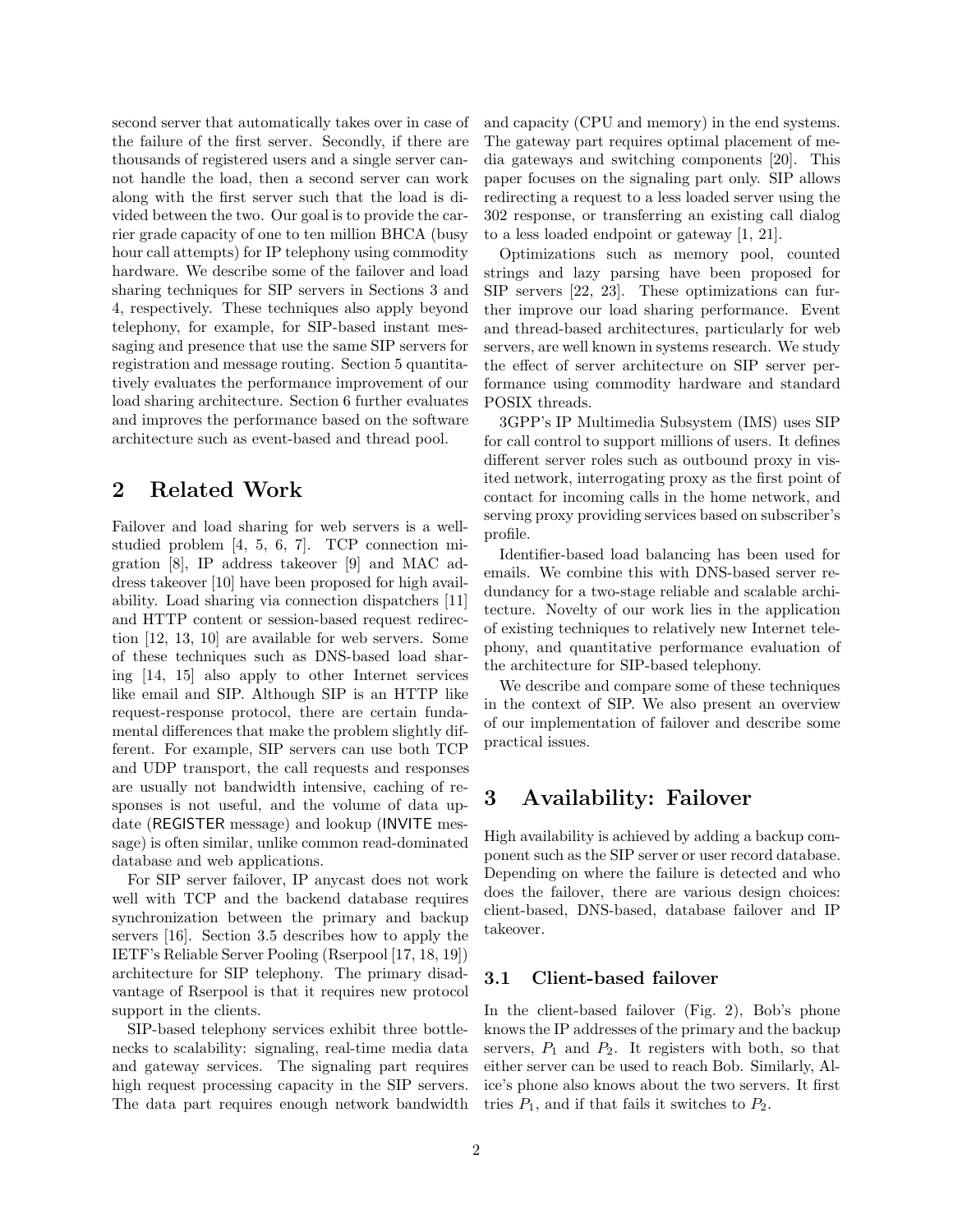

Figure 2: Client-based Figure failover 3: DNS-based failover

All failover logic is built into the client. The servers operate independently of each other. This method is used by the Cisco IP phones [24]. Configuring phones with the two server addresses works well within a domain. However, DNS is used to allow adding or replacing backup servers without changing the phone configurations as described next.

### **3.2 DNS-based failover**

DNS-based failover using NAPTR and SRV records is the most clean and hence, preferred way, to failover [3]. For instance, Alice's phone can retrieve the DNS SRV [14] record for *sip. udp.home.com* to get the two server addresses (Fig. 3). In the example,  $P_1$  will be preferred over  $P_2$  by assigning a lower numeric priority value to  $P_1$ .

Alternatively, dynamic DNS can be used to update the A-record for *home.com* from the IP address of P<sup>1</sup> to  $P_2$ , when  $P_1$  fails.  $P_2$  can periodically monitor  $P_1$ and update the record when  $P_1$  is dead. Setting a low time-to-live (TTL) for the A-record bindings can reduce the failover latency due to DNS caching [25].

## **3.3 Failover based on database replication**



Figure 4: Failover based on database replication

Not all the SIP phones are capable of registering with multiple servers. Moreover, to keep the server failover architecture independent of the client configuration, the client can register with only  $P_1$ , which can then propagate the registration to  $P_2$ . If a

database is used to store the user records, then replication can be used as shown in Fig. 4. Bob's phone registers with the primary server,  $P_1$ , which stores the mapping in the database  $D_1$ . The secondary server,  $P_2$ , uses the database  $D_2$ . Any change in  $D_1$  is propagated to  $D_2$ . When  $P_1$  fails,  $P_2$  can take over and use  $D_2$  to proxy the call to Bob. There could be small delay before  $D_2$  gets the updated record from  $D_1$ .

#### **3.4 Failover using IP address takeover**

If DNS-based failover cannot be used due to some reason (e.g., not implemented in the client), then IP takeover [9] can also be used (Fig. 5). Both  $P_1$  and  $P_2$ have identical configuration but run on different hosts on the same Ethernet. Both servers are configured to use the external master database,  $D_1$ . The slave  $D_2$ is replicated from  $D_1$ . The clients know the server IP address as  $P_1$ 's 10.1.1.1 in this example.



 $P_2$  periodically monitors the activity of  $P_1$ . When  $P_1$  fails,  $P_2$  takes over the IP address 10.1.1.1. Now, all requests sent to the server address will be received and processed by  $P_2$ . When  $D_1$  fails,  $P_1$  detects and switches to  $D_2$  (Fig. 6). IP takeover is not used by  $D_2$ since the SIP servers can be modified to switch over when  $D_1$  fails. There can be a small failover latency due to the ARP cache.

The architecture is transparent to the rest of the network (clients and DNS) and can be implemented without external assumptions. However, if the replication is only from the master to the slave, it requires modification in the SIP server software to first try  $D_1$ , and if that fails use  $D_2$  so that all the updates are done to the master server. To avoid replicating the database,  $P_1$  can propagate the REGISTER message also to  $P_2$ .

Alternatively, to avoid the server modification, the server and the associated database can be co-located on the same host as shown in Fig. 7. If the primary host fails, both  $P_2$  and  $D_2$  take over.  $P_1$  always uses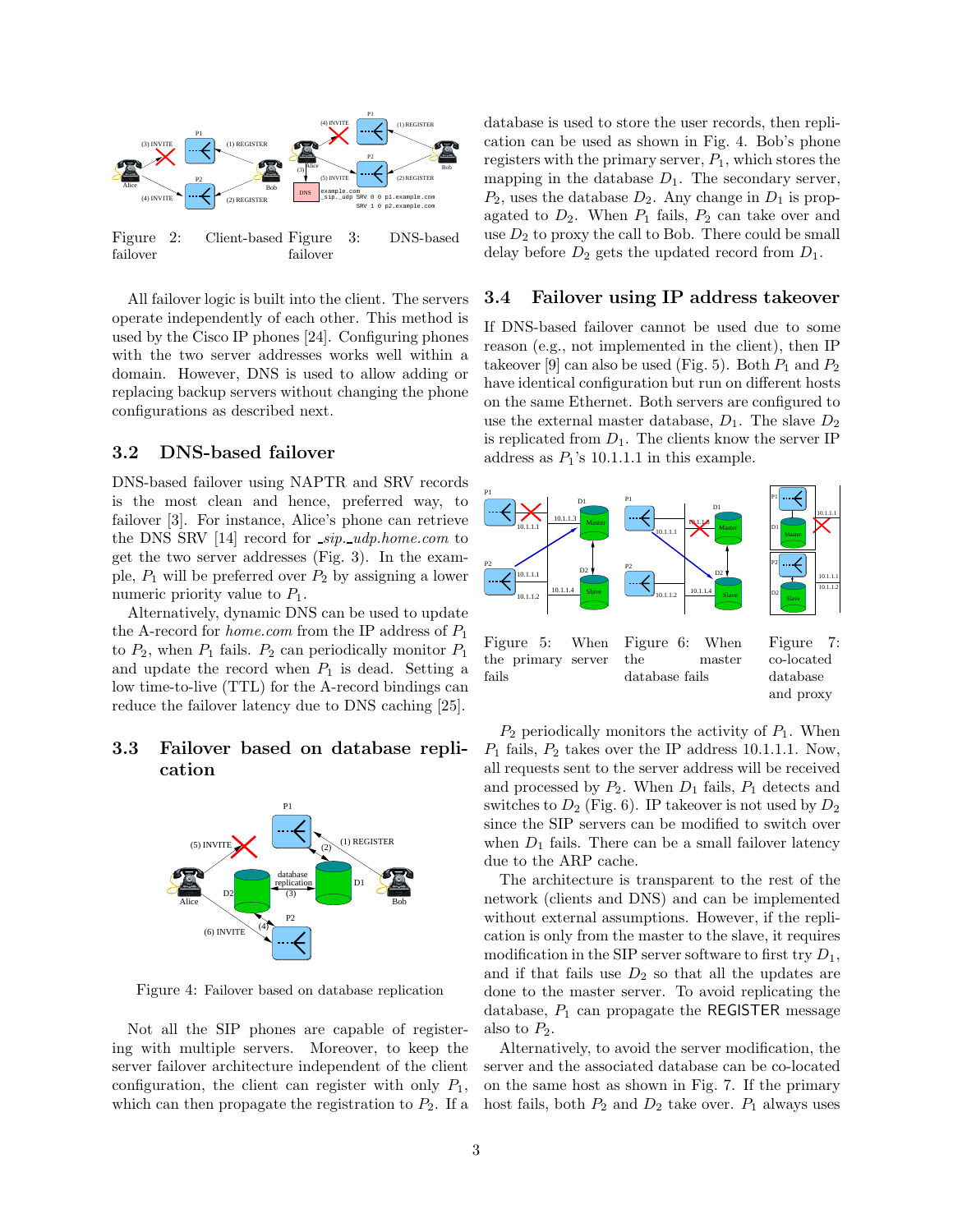$D_1$ , whereas  $P_2$  always uses  $D_2$ .

### **3.5 Reliable server pooling**

In the context of IETF's Reliable Server Pooling architecture [17], Fig. 8 shows the client phone as the pool user (PU),  $P_1$  and  $P_2$  as the pool elements (PE) in the "SIP server pool", and  $D_1$  and  $D_2$  as PEs in the "database pool".  $P_1$  and  $P_2$  register with their home name server,  $NS<sub>2</sub>$ , which supervises them, and informs the other name servers (NS) about these PEs. Similarly,  $D_1$  and  $D_2$  also register with the NS. The SIP servers are the pool users of the "database pool". A pool element is removed from the pool if it is out of service.



Figure 8: Reliable server pooling for SIP

When the client wants to contact the "SIP server pool", it queries one of the name servers,  $NS<sub>1</sub>$ , to get the list of  $P_1$  and  $P_2$  with relative priority for failover and load sharing. The client chooses to connect to  $P_1$  and sends the call invitation. If  $P_1$  fails, the client detects this and sends the message to  $P_2$ . For stateful services,  $P_1$  can exchange state information with another server,  $P_2$ , and return the backup server,  $P_2$ , to the client in the initial message exchange. This way the client knows which backup server to use in the case of failure.  $P_1$  can also give a signed cookie similar to HTTP cookie to the client, which sends it to the new failover server,  $P_2$ , in the initial message exchange. This is needed for call stateful services such as conferencing, but not for SIP proxy server failover.

The SIP server,  $P_1$ , queries the NS to get the list,  $D_1$  and  $D_2$ , for the "database pool".  $D_1$  and  $D_2$  are backed up and replicated by each other, so they can return this backup server information in the initial message exchange.

The primary limitation is that this requires new protocol support for name resolution and aggregate server access in the clients. A translator can be used to interoperate with the clients that do not support reliable server pooling. However, this makes the translator as a single point of failure between the

client and the server, hence limiting the reliability. Secondly, the name space is flat unlike DNS hierarchy, and is designed for a limited scale (e.g., within an enterprise), but may be combined with wide area DNS based name resolution, for example. More work is needed in that context.

## **3.6 Implementation**

We have used some of the above techniques in our Columbia InterNet Extensible Multimedia Architecture (CINEMA). The architecture [26, 27] consists of our SIP server, sipd and a MySQL database for user profile and system configuration. Other components such as the PSTN gateway and media servers are outside the scope of this paper. The configuration and management are done via a web interface that accesses various CGI (Common Gateway Interface) scripts written in Tcl on the web server. All the servers may run on a single machine for an enterprise setup.



Figure 9: Failover in CINEMA

For failover, we use two sets of identical servers on two different machines as shown in Fig. 9. The database and SIP server share the same host. The databases are replicated using MySQL 4.0 replication [28] such that both  $D_1$  and  $D_2$  are master and slave of each other. MySQL propagates the binary log of the SQL commands of master to the slave, and the slave runs these commands again to do the replication. Our technical report [29] contains the details of the two-way replication.

MySQL 4.0 does not support any locking protocol between the master and the slave to guarantee the atomicity of the distributed updates. However, the updates from the SIP server are additive, i.e., each registration from each device is one database record, so having two devices for the same user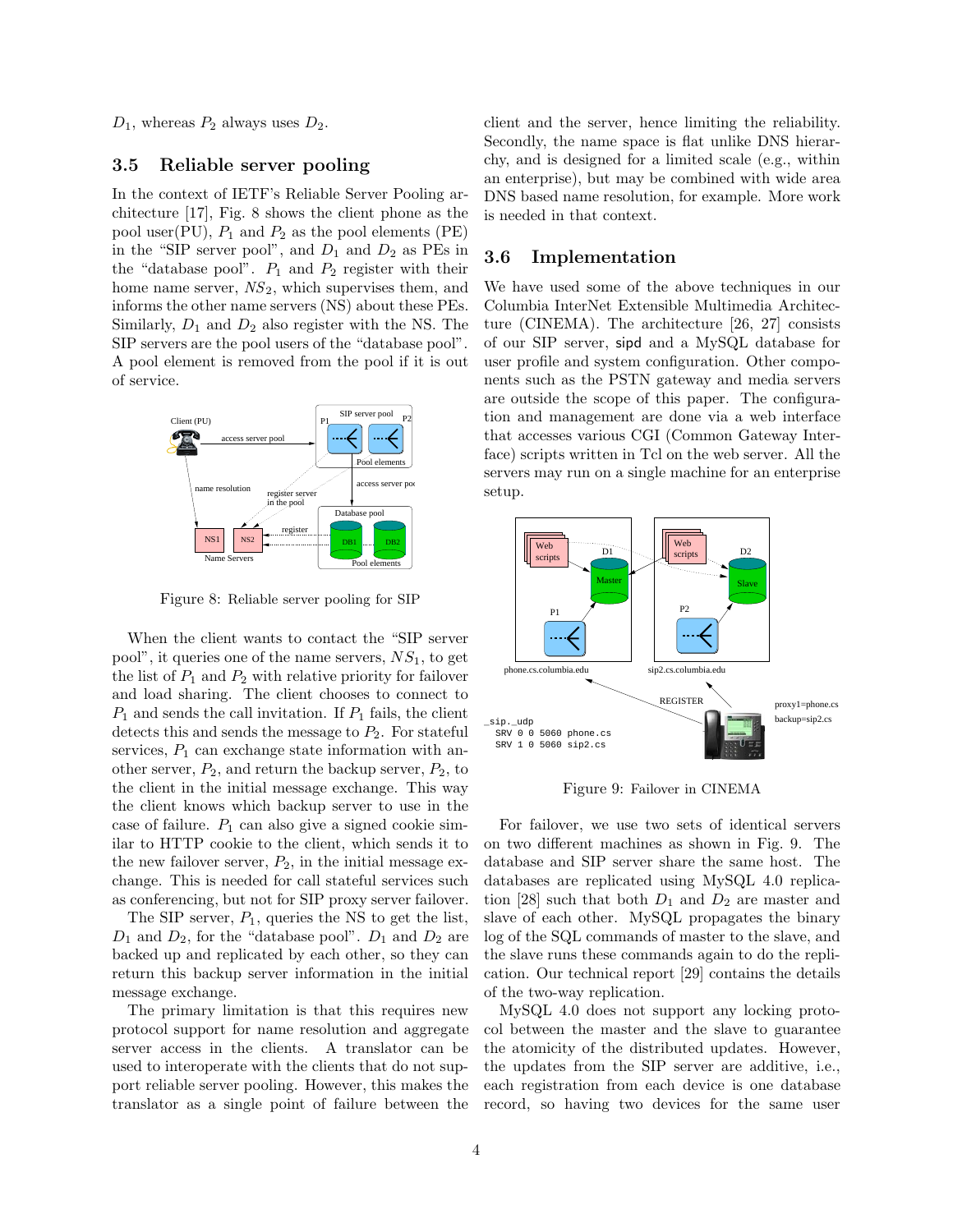register with two database replicas does not interfere with the other registration. For example, if *bob@home.com* registers *bob@location1.com* with D<sup>1</sup> and *bob@location2.com* with  $D_2$ , both,  $D_1$  and  $D_2$ , will propagate the updates to each other such that both  $D_1$  and  $D_2$  will have both of Bob's locations. There is a slight window of vulnerability when one contact is added from  $D_1$  and the same contact is removed in  $D_2$ , then after the propagation of updates the two databases will be inconsistent with different contacts for the user. It turns out that this does not occur for the simple failover as we describe next. We can safely use the two-way replication as long as updates are done by only the SIP server.

For a simple failover case, the primary server  $P_1$ is preferred over the secondary server  $P_2$ . So all the REGISTER requests go to  $P_1$  and are updated in  $D_1$ . The replication happens from  $D_1$  to  $D_2$ , not the other way. Only in the case of failure of  $P_1$ , will the update happen to  $D_2$  through  $P_2$ . But  $D_1$  will not be updated by the server in this case. By making sure that database becomes consistent before the failed server is brought up, we can avoid the database inconsistency problem mentioned above.

Web scripts are used to manage user profiles and system configuration. To maintain database consistency, the web scripts should not be allowed to modify  $D_2$  if  $D_1$  is up. To facilitate this we modified the MySQL-Tcl client interface to accept a list of connection attributes. For example, if  $D_1$  and  $D_2$  are listed then the script tries to connect to  $D_1$  first, and if that fails then tries  $D_2$  as shown in Fig. 9. For our web scripts, the short-lived TCP connection to MySQL is active as long as the CGI script is running. So the failover at the connection setup is sufficient. In the future, for long-lived connection, it should be modified to provide failover even when the TCP connection breaks.

### **3.7 Analysis**

The architecture provides high reliability due to redundancy. Assuming the reliability of primary and backup sets of servers as  $R$ , the overall reliability is  $(1-(1-R)^2)$ .

Server failure affects the *call setup latency* (since the client retries the call request to the secondary server after a timeout) and the *user availability* (the probability that the user is reachable via the server given that her SIP phone is up). If the primary server is down for a longer duration, the DNS records can be updated to change the secondary server into primary. If the individual server reliability is R (such that  $0 \leq$ 

 $R \leq 1$ , client retry timeout is  $T_R$ , and DNS TTL is  $T_D$ , then the average call setup latency increases by  $T_R(1 - R)P[t_M < T_D]$  (assuming no network delay and  $R \approx 1$ , where  $P[t_M < T_D]$  is the probability that the time,  $t_M$  (random variable), to repair the server is less than the DNS TTL. For example, if the repair time is exponentially distributed with mean  $T_M$ , then  $P[t_M < T_D] = 1 - e^{-\frac{T_D}{T_M}}$  assuming that the mean time to failure is much larger than the mean time to repair. (i.e.,  $(1 - R)T_M \approx 0$ ).

User availability is mostly unaffected by the primary server failure, because most registrations are REGISTER refreshes. However, if the primary server fails after the phone registers a new contact for the first time, but before the registration is propagated to the secondary server, then the phone contact location is unreachable until the next registration refresh. In this case, assuming that the server uptime is exponentially distributed, and given the memoryless property, the time-to-failure has the same distribution. Suppose the mean-time-to-failure is  $T_F$  and the database replication latency is  $T_d$ , then the probability that the server goes down before the replication is completed (given that it is up at  $t = 0$ ) is P[lifetime  $\langle T_d \rbrack = 1 - e^{-\frac{T_d}{T_F}}$ . If this happens, the user record is unavailable for at most  $T_r + T_R$ , where  $T_r$  is the registration refresh interval (typically one hour), and  $T_R$  is client retry timeout. After this time, the client refreshes the registration and updates the secondary server making the user record available.

We use an in-memory cache of user records inside the SIP server to improve its performance [26, 23]. This causes more latency in updating the user registration from  $P_1$  to  $P_2$ . If the failure happens before the update is propagated to the  $P_2$ , then it may have an old and expired record. However, in practice the phones refresh registrations much before the expiry and the problem is not visible. For example, suppose the record expires every two hours and the refresh happens every 50 minutes. Suppose  $P_1$  receives the registration update from a phone and fails before propagating the update to  $D_1$ . At this point, the record in  $D_2$  has 70 minutes to expire so  $P_2$  can still handle the calls to this phone. The next refresh happens in 50 minutes, before expiration of the record in  $D_2$ . If a new phone is setup (first time registration) just before failure of  $P_1$ , it will be unavailable until the next refresh. Suppose  $T_d$  and  $T_F$  are defined as before, and  $T_c$  is the database refresh interval, then the probability that the server goes down before the replication is completed is  $1 - e^{-\frac{T_d + T_c}{T_F}}$ .

With the Cisco phone [24] that has the primary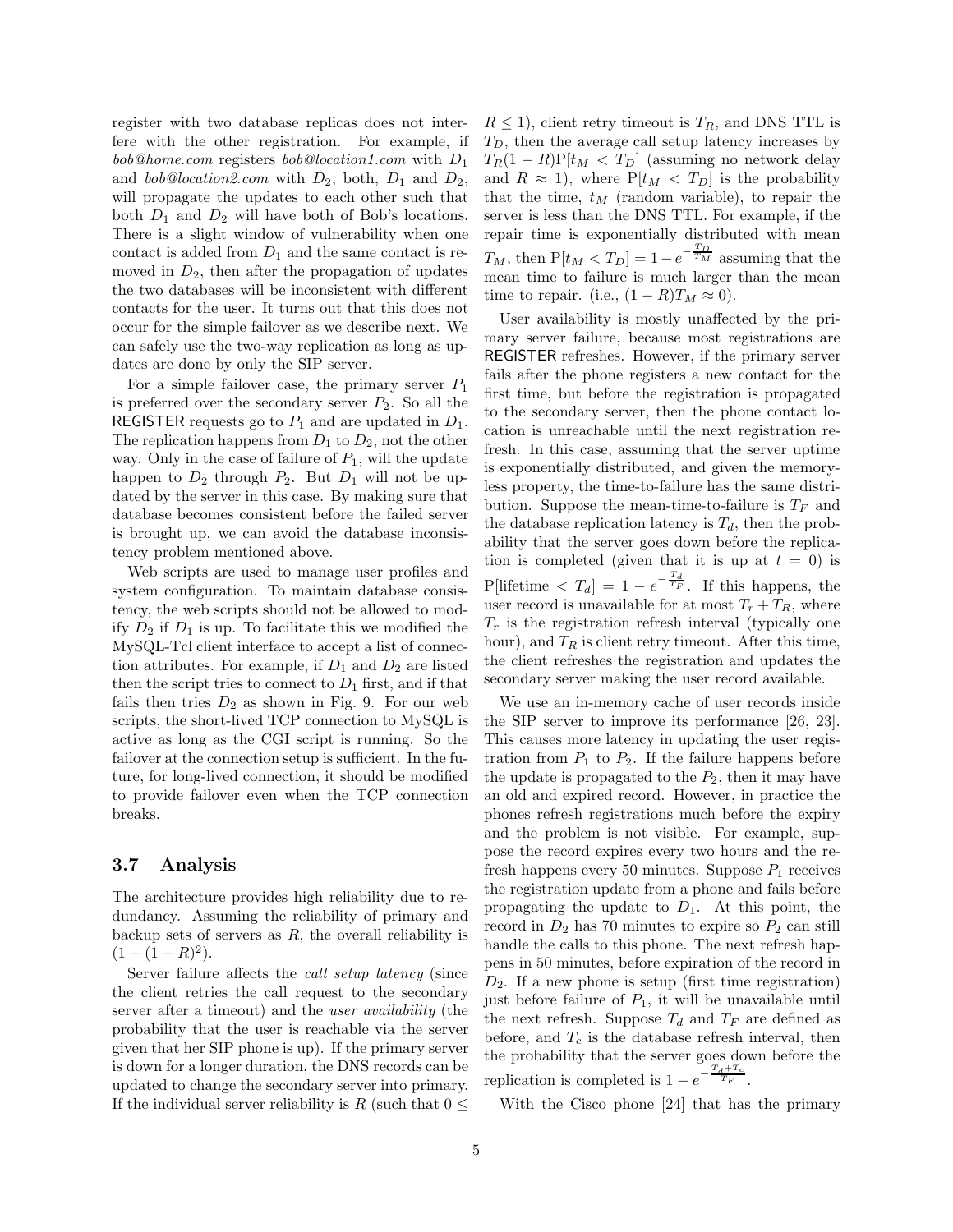and backup proxy address options (Section 3.1), the phone registers with both  $P_1$  and  $P_2$ . Both  $D_1$  and  $D_2$  propagate the same contact location change to each other. However, since the contact record is keyed on the user identifier and contact location, the second write just overrides the first write without any other side effect. Alternatively, the server can be modified to perform the immediate synchronization between the in-memory cache and external database if the server is not loaded.

The two-way replication can be extended to more servers by using circular replication such as  $D_1$ - $D_2$ - $D_3$ - $D_1$  using the MySQL master/slave configuration [28]. To provide failover of individual servers (e.g.,  $D_1$  fails but not  $P_1$ ), the SIP server  $P_1$  should switch to  $D_2$  if  $D_1$  is not available.

# **4 Scalability: Load Sharing**

In failover, the backup server takes over in the case of failure whereas in load sharing all the redundant servers are active and distribute the load among them. Some of the failover techniques can also be extended to load sharing.

### **4.1 DNS-based load sharing**

The DNS SRV [14] and NAPTR [15] mechanisms can be used for load sharing using the priority and weight fields in these resource records [3], as shown below:

```
example.com
_sip._udp 0 40 a.example.com
          0 40 b.example.com
          0 20 c.example.com
          1 0 backup.somewhere.com
```
The above DNS SRV entry indicates that the servers a, b, c should be used if possible (priority 0), with backup.somewhere.com as the backup server (priority 1) for failover. Within the three primary servers, a and b are to receive a combined total of 80% of the requests, while c, presumably a slower server, should get the remaining 20%. Clients can use weighted randomization to achieve this distribution.

However, simple random distribution of requests is not sufficient since the servers need to access the same registration information. Thus, in the example above, each server would have to replicate incoming REGISTER requests to all other servers or update the common shared and replicated database(s). In either case, the updates triggered by REGISTER quickly become the bottleneck. The SIP phones typically do REGISTER refresh once an hour, thus, for a wireless



Figure 10: DNSbased Figure 11: Identifier-based load sharing

operator with one million subscribers, it has to process about 280 updates per second.

Fig. 10 shows an example with three redundant servers and two redundant databases. For every REG-ISTER, it performs one read and one write in the database. For every INVITE-based call request, it performs one read from the database. Every write should be propagated to all the  $D$  databases, whereas a read can be done from any available database. Suppose there are N writes and  $r * N$  reads, e.g., if the same number of INVITE and REGISTER are processed then  $r = 2$ . Suppose, the database write takes T units of time, and database read takes  $t * T$  units. Total time per database will be  $(\frac{tr}{D} + 1)TN$ .

This architecture also provides high reliability due to redundancy. Assuming that the mean-time-torepair is much less than mean-time-to-failure, and the reliability of individual proxy server as  $R_p$  and database server as  $R_d$ , and suppose there are P proxy servers and  $D$  database servers, the reliability of the system becomes  $(1 - (1 - R_p)^P)(1 - (1 - R_d)^D)$ . The reliability increases with increasing  $D$  and  $P$ .

#### **4.2 Identifier-based load sharing**

For identifier-based load sharing (Fig. 11), the user space is divided into multiple non-overlapping groups. A hash function maps the destination user identifier to the particular group that handles the user record, e.g., based on the first letter of the user identifier. For example,  $P_1$  handles  $a-h$ ,  $P_2$  handles  $i-q$  and  $P_3$ handles  $r-z$ . A high speed first stage server  $(P_0)$ , proxies the call request to  $P_1$ ,  $P_2$  and  $P_3$  based on the destination user identifier. If a call is received for destination  $bob@home.com$  it goes to  $P_1$ , whereas *sam@home.com* goes to P3. Each server has its own database and does not need to interact with the others. To guarantee almost uniform distribution of call requests to different servers, a better hashing algorithm such as SHA1 can be used or the groups can be re-assigned dynamically based on the load.

Suppose  $N$ ,  $D$ ,  $T$ ,  $t$  and  $r$  are as defined in the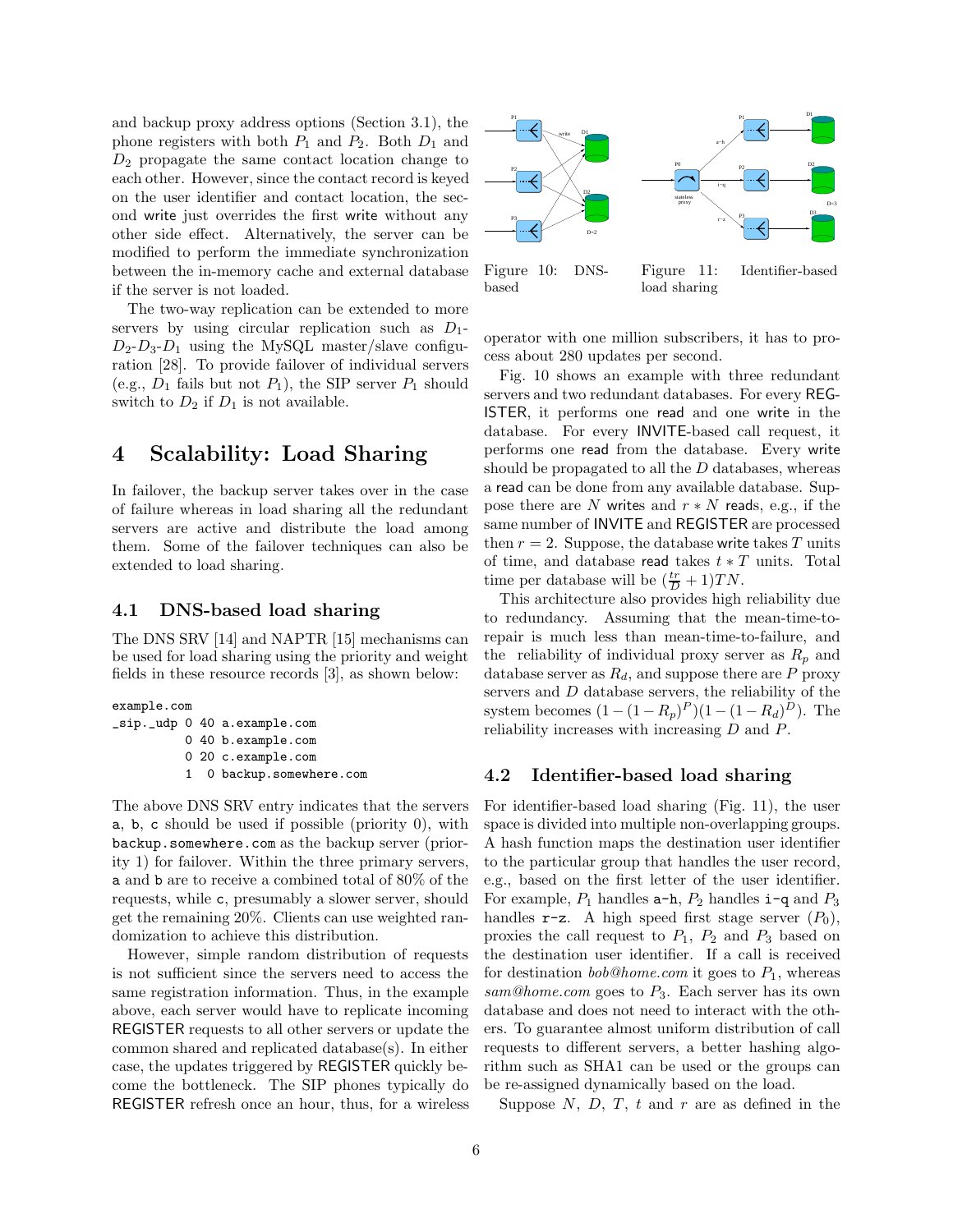previous section. Since each read and write operation is limited to one database and assuming uniform distribution of requests to the different servers, total time per database will be  $\left(\frac{tr+1}{D}\right)TN$ . With increasing  $D$ , this scales better than the previous method. Since the writes do not have to be propagated to all the databases and the database can be co-located on the same host with the proxy, it reduces the internal network traffic.

However, because of lack of redundancy this architecture does not improve system reliability. Assuming that the mean-time-to-repair is much less than mean-time-to-failure, and the reliability of the first stage proxy, second stage proxy and database server as  $R_0$ ,  $R_p$  and  $R_d$ , and suppose there are D groups, then the system reliability becomes  $R_0 \cdot (R_p)^D \cdot (R_d)^D$ . The least reliable component affects the system reliability the most and the reliability decreases as D increases.

The only bottleneck may be the first stage proxy. We observed that the stateful performance is roughly similar to stateless performance (Section 5), hence a single stateless load balancing proxy may not work well in practice.

#### **4.3 Network address translation**

A network address translator (NAT) device can expose a unique public address as the server address and distribute the incoming traffic to one of the several internal private hosts running the SIP servers [30]. Eventually, the NAT itself becomes the bottleneck making the architecture inefficient. Moreover, the transaction-stateful nature of SIP servers require that subsequent re-transmissions should be handled by the same internal server. So the NAT needs to maintain the transaction state for the duration of the transaction, further limiting scalability.

## **4.4 Multiple servers with the same IP address**

In this approach, all the redundant servers in the same broadcast network (e.g., Ethernet) use the same IP address. The router on the subnet is configured to forward the incoming packets to one of these servers' MAC address. The router can use various algorithms such as "round robin" or "response time from server" to choose the least loaded server.

To avoid storing SIP transaction states in the subnet router, this method is only recommended for stateless SIP proxies that use only UDP transport and treat each request as independent without maintaining any transaction state.

In the absence of DNS SRV and NAPTR, we can use this method for the first stage in Fig. 12. This is less efficient since the network bandwidth of this subnet may limit the number of servers in the cluster. Moreover, this method does not work if the network itself is unreachable.

## **4.5 Two-stage reliable and scalable architecture**



Figure 12: Two-stage reliable and scalable architecture

Since none of the mechanisms above are sufficiently general or infinitely scalable, we propose to combine the two methods (Fig. 10 and 11) in a two-stage scaling architecture (Fig. 12) to improve both reliability and scalability. The first set of proxy servers selected via DNS NAPTR and SRV performs request routing to the particular second-stage cluster based on the hash of the destination user identifier. The cluster member is again determined via DNS. The secondstage server performs the actual request processing. Adding an additional stage does not affect the audio delay, since the media path (usually directly between the SIP phones) is independent of the signaling path. Use of DNS does not require the servers to be colocated, thus allowing geographic diversity.

Suppose there are  $S$  first stage proxy servers, P clusters in the second stage, and B proxy and database servers in each cluster. The second stage cluster has one primary server and  $B-1$  backups. All the databases in a cluster are replicated using circular replication. Suppose the REGISTER message arrivals are uniformly distributed (because of the uniform registration refresh rate by most user agents) with mean  $\lambda_R$  and INVITE (or other requests that need to be proxied such as MESSAGE) arrivals are Poisson distributed with mean  $\lambda_P$ , such that the total request rate is  $\lambda = \lambda_R + \lambda_P$ . Suppose the constant service rates of first stage server be  $\mu_s$ , and the second stage server be  $\mu_r$  and  $\mu_p$  for registration and proxying, respectively. We assume a hash function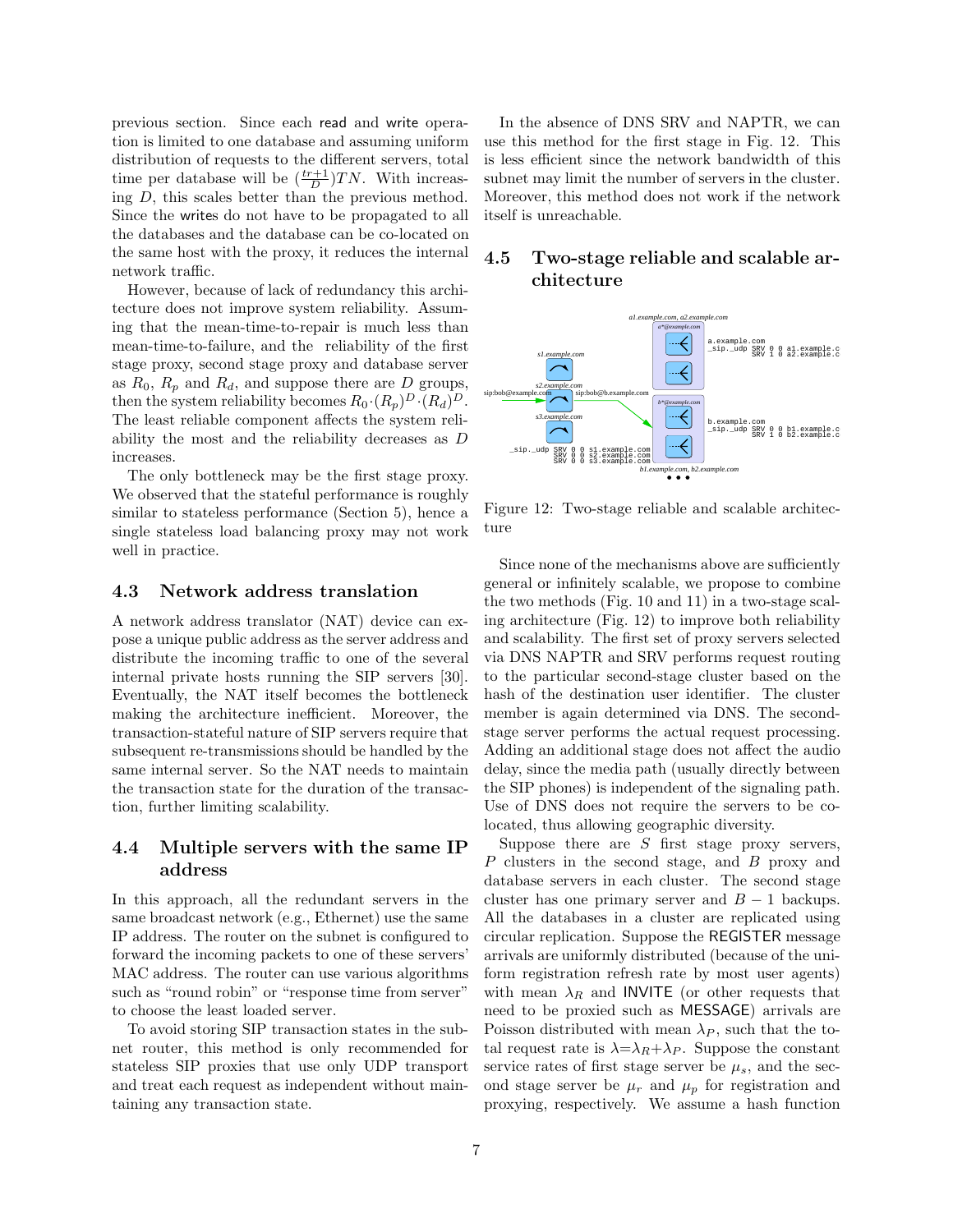so that each cluster's arrival rate is approximately  $\frac{\lambda}{B}$ . Suppose the reliability (probability that the system is available for processing an incoming message) and maintainability (repair rate of the system after a failure) distributions for first stage proxy are represented by probability distribution functions (pdf)  $R_s$  and  $M_s$ , respectively, and that for second stage proxy be  $R_p$  and  $M_p$  respectively. Note that Fig. 9 is a special case where  $S=0$ ,  $P=1$  and  $B=2$ . Similarly, Fig. 11 is a special case where  $S = B = 1$ .

The goal is to quantitatively derive the relationship between different service parameters  $(\mu)$ , system load  $(\lambda)$ , reliability parameters  $(R, M)$  and redundancy parameters  $(S, B, P)$ . We want to answer the questions such as (1) when is first stage proxy needed, and (2) what are the optimal values for redundancy parameters to achieve a given scalability and reliability. Our goal is to achieve carrier grade reliability (99.999% available) and scalability (10 million BHCA) using commodity hardware. We provide our performance measurement results for scalability parameters  $(S \text{ and } P)$  and system load  $(\lambda)$  in the next section.

Suppose each server is 99% reliable, and  $S = P =$  $B = 3$ , then overall system reliability is  $(1 - (1 (R_s)^S \cdot (1-(1-R_p)^B)^P = 99.9996\%,$  i.e., "five nines".

We do not consider the case of load sharing by different proxies in the same cluster, because load sharing is better achieved by creating more clusters. For handling sudden load spikes within one cluster, the DotSlash on-demand rescue system [31] is more appropriate where a backup server in the same or another cluster temporarily shares the load with the primary server of the overloaded cluster.

## **5 Performance Evaluation**

In this section, we quantitatively evaluate the performance of our two-stage architecture for scalability using our SIP registration and proxy server, sipd, and SIPstone test suite [32].

### **5.1 Test setup**

We performed the SIPstone Proxy 200 tests, over UDP. The SIPstone test suite has *loaders* and *call handlers*, to generate SIP requests and to respond to incoming requests, respectively. The server under test (SUT) is a two-stage cluster of our SIP servers, sipd, implementing the reactive system model [23]. An example test setup is shown in Fig. 13. Each instance of sipd was run on a dedicated host with Pentium 4, 3 GHz CPU, on a 800 MHz motherboard,

with 1 GB of memory, running Redhat Linux (Fedora). The hosts communicated over a lightly loaded 100base-T Ethernet connection. A single external MySQL database, running version 3.23.52 of the MySQL server was shared by all the sipd instances. But this is not an issue because the Proxy 200 test does not modify the database, but uses in-memory cache of sipd [26].



Figure 13: Example test setup for S3P3

To focus on only the scalability aspects we used one server in each group of the second stage (Fig. 12,  $B=1$ ). We use the convention  $S_nP_m$  to represent n first stage servers, and  $m$  second stage groups with one server per group.  $S_0P_1$  is same as a single SIP proxy server without any first stage load balancer.

| H <sub>2</sub><br>Call handler |
|--------------------------------|
| <b>INVITE</b>                  |
| 180 Ringing<br>200 OK          |
|                                |
|                                |
| <b>BYE</b>                     |
| 200 OK                         |
|                                |

Figure 14: Example message flow

On startup, a number of call handlers (in our tests, four) register a number of destination locations (from non-overlapping user identifier sets as shown in Fig. 13) with the proxy server. Then for the Proxy 200 test, a number of loaders (in our tests, four) send SIP INVITE requests using Poisson distribution for call generation to the SUT, randomly selecting from among the registered addresses as shown in Fig. 14. If there is more than one first stage server  $(n > 1)$ , then the loader randomly selects one of the first stage servers. The first stage server proxies the request on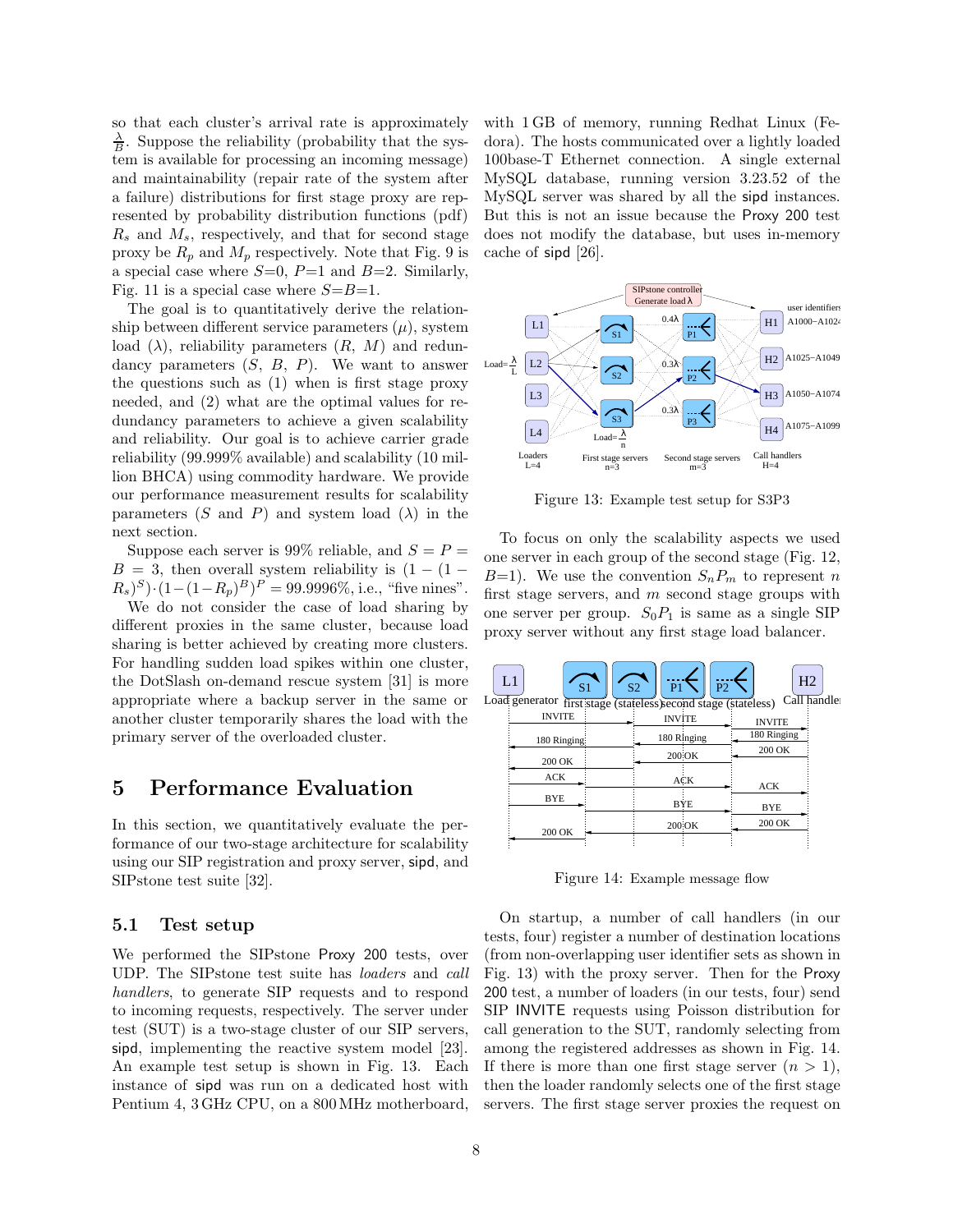one of the second stage servers based on the destination user identifier. The second stage server forwards each request to the appropriate call handler responsible for this user identifier. The call handler immediately responds with 180 Ringing and 200 OK messages. These are forwarded back to the load generators in the reverse path. Upon receiving the 200 OK response, the load generator sends an ACK message for the initial transaction and a BYE request for a new transaction. The BYE is similarly forwarded to the call handler via the two-stage servers to reflect the record-route behavior in real operational conditions [32]. The call handler again responds with 200 OK. If the 200 OK response is not received by the loader within two seconds, or if any other behavior occurs, then the test is considered a failure. The loader generates the request for one minute for a given request rate. The server is then restarted, and the test is repeated for a higher request rate. We used an increment of 100 calls per second (CPS).

This process is repeated until 50% or more of the tests fail. Although [32] requires 95% success, we measure until 50% to show that the throughput is stable at higher loads. There is no retransmission on failure [32]. The complete process is repeated for different values of  $n$  and  $m$  in the cluster configuration,  $S_n P_m$ .

#### **5.2 Analysis**

Fig. 15 compares the performance of the different  $S_n P_m$  configurations. It shows the average of three experiments for each configuration at various call rates. A single sipd server handles about 900 calls/second (CPS) (see  $S_0P_1$  in Fig. 15), which corresponds to about three million BHCA. When the load is more than the server capacity, the throughput remains almost constant at about 900 CPS. When throughput is same as load, i.e., 100% success rate, the graph is a straight line. Once the throughput reaches the capacity (900 CPS), the graph for  $S_0P_1$ flattens indicating lower success rate for higher load. At a load of 1800 CPS, the system gives only 50% success rate (i.e., throughput is half of load), and the experiment stops. Note that for all practical purposes, success rate of close to 100% is desired.

When the server is overloaded, the CPU utilization is close to 100%. Introducing an extra server in the second stage and having a first stage load balancing proxy puts the bottleneck on the first stage server which has a capacity of about 1050 CPS  $(S_1P_2)$ in Fig. 15). An additional server in the first stage  $(S_2P_2)$  gives the throughput of approximately double the single second stage server capacity. Similarly,  $S_3P_3$  has capacity of approximately 2800 CPS which is about three times the capacity of the single second stage server, and  $S_2P_3$  has capacity of 2100 CPS which is double the capacity of the single first-stage server.



Figure 15: Server throughput in  $S_nP_m$  configuration (*n* first stage and m second stage servers). The results show that the performance increases linearly with the number of servers, i.e., s2p2 is twice and s3p3 is thrice that of s1p1 and s0p1 performance.



Figure 16: Theoretical and experimental capacity for configuration  $S_nP_m$ 

The results show that we can achieve linear scaling by putting more servers in the first and second stages in our architecture. Below, we present the theoretical analysis for the two-stage architecture.

Suppose the first and second stage servers in  $S_nP_m$ have capacity of  $C_s$  and  $C_p$ , respectively (usually,  $C_s \geq C_p$ ). The servers are denoted as  $S_i$  and  $P_j$ ,  $1 \leq i \leq n, 1 \leq j \leq m$ , for the first and second stage, respectively. Suppose the incoming calls arrive at an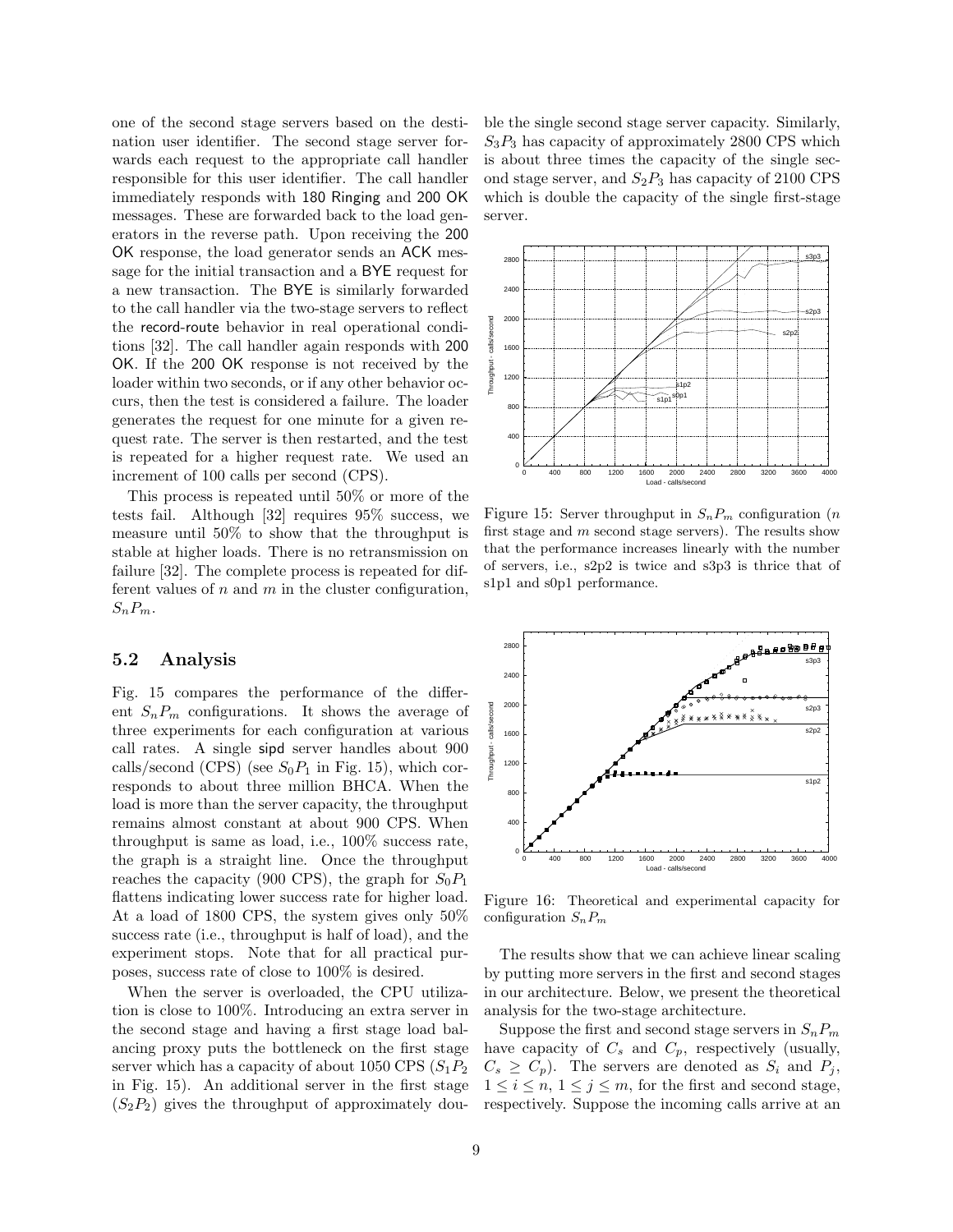average rate  $\lambda$ , with exponential inter-arrival time. Suppose the load is uniformly distributed among all the n first stage servers, so the each first stage server gets a request rate of  $\frac{\lambda}{n}$ . Suppose the hash function distributes the requests to the second stage server such that the  $i^{th}$  server,  $P_i$ , gets a fraction,  $f_i$ , of the calls (Note that  $\sum f_i = 1$ ). Assuming that all the users are equally likely to get called, and the hash function uniformly distributes the user identifiers among the second stage servers, then all  $f_i$  will be same (i.e.,  $f_i = \frac{1}{n}$ ). However, differences in the number of incoming calls for different users will cause non-uniform distribution in reality.

The throughput,  $\tau$ , at a given load,  $\lambda$ , is the combined throughput of the two stages. The throughput of the first stage is  $\lambda' = \min(\lambda, nC_s)$ , which is load (input) to the second stage. The server,  $P_i$ , in the second stage has throughput of  $\min(\lambda' f_i, C_p)$ . Thus,

$$
\tau(\lambda) = \sum_{j=1}^{m} \min(f_j \min(\lambda, nC_s), C_p)
$$

Without loss of generality, we assume that  $f_i \geq f_j$ for  $i > j$ . The resulting throughput vs load graph is given by  $m + 1$  line segments,  $L_i: (\lambda_i, \tau_i) \rightarrow$  $(\lambda_{i+1}, \tau_{i+1}),$  for  $i=0$  to m, where  $(\lambda_k, \tau_k)$  is given as follows:

 $(0, 0)$  for  $k = 0$  $\left(\frac{C_p}{f_k}, \tau_{k-1} + (\lambda_k - \lambda_{k-1})F_k\right)$  for  $1 \leq k \leq m; f_k \geq \frac{C_p}{nC_s}$ <br>  $\left(nC_s, \tau_{k-1} + (\lambda_k - \lambda_{k-1})F_k\right)$  for  $1 \leq k \leq m; f_k < \frac{C_p}{nC_s}$ <br>  $\left(\infty, \tau_m\right)$  for  $k = m + 1$ where  $F_k = (1 - \sum_{i=k}^m f_i)$ 

The initial line segment represents  $100\%$  success rate with slope 1. At the request load of  $\frac{C_p}{f_1}$ , server  $P_1$  reaches its capacity and drops any additional request load. So the capacity increases at rate equal to the remaining fraction of requests that go to the other non-overloaded servers,  $P_k$ ,  $k = 2, 3, ..., m$ . This gives the slope  $F_1 = (1 - (f_2 + f_3 + \dots + f_m))$  for the second line segment. Similarly,  $P_2$  reaches its capacity at load  $\frac{C_p}{f_2}$ , and so on. When all the second stage servers are overloaded the throughput remains constant, giving the last line segment. At the request load of  $nC_s$ , all the first stage servers,  $S_i$ , reach their capacity limit. If the second stage server  $P_j$ 's capacity,  $C_p$  is more than the load it receives at that time,  $f_j(nC_s)$ , then the system throughput is not limited by  $P_i$ .

We used a set of hundred user identifiers for test. The hash function we used distributed these identifiers as follows: for  $m = 2$ , f is roughly  $\{0.6, 0.4\}$ , and for  $m = 3$ , f is roughly  $\{0.4, 0.3, 0.3\}$ . Note that with

1000 or 10 000 user identifiers the same hash function distributed the set more uniformly as expected, but our skewed distribution of hundred identifiers helps us verify the results assuming non-uniform call distribution for different users. The capacity  $C_s$  and  $C_p$ are 900 CPS and 1050 CPS, respectively. The resulting theoretical performance is shown in Fig. 16 for s1p2, s2p2, s2p3 and s3p3 with system capacity of 1050, 1740, 2100 and 2700 CPS, respectively. Although  $S_2P_2$ 's second stage can handle  $900 \times 2 =$ 1800 CPS, the throughput of the first stage is only  $1050 \times 2 = 2100$ , out of which 60% (i.e., 1260 CPS) goes to P1 which drops  $1260 - 900 = 360$  CPS. So the system throughput is  $2100 - 360 = 1740$  CPS. Our experimental results are plotted as data points (not average, but individual throughput values) in the same graph for comparison.

#### **5.3 Non-uniform call distribution**

If the call requests to the user population among the different second stage servers is non-uniformly distributed, then the system starts dropping the call requests at a load lower than the combined capacity of the second stage servers. To prevent this, the user data should be redistributed among the second stage servers to provide an uniform distribution on an average, e.g., by changing the hash function. Fig. 17 compares the two experiments for the  $S_2P_2$  configuration: one with the earlier skewed hash function that distributed the user identifiers in ratio 60:40 and another hash function (Bernstein's hash [33]), that distributed the user identifiers in ratio 50:50.

If the number of second-stage groups changes frequently, then a consistent hashing function [34] is desirable that avoid large redistribution of the user identifiers among the servers.

## **5.4 Stateful proxy**

So far we have shown the test results using the stateless proxy mode. A SIP request over UDP that needs to be proxied to only one destination (i.e., no request forking), can be proxied statelessly. Our SIP server, sipd, can be configured to try the stateless mode, if possible, for every request that needs to be proxied. If a request can *not* be proxied statelessly, sipd falls back to the transaction stateful mode for that request. Stateful mode requires more processing and state in the server, e.g., for matching the responses against the request.

We ran one experiment by disabling the stateless proxy mode in the second stage. Fig. 18 shows the experimental results along with the theoretical through-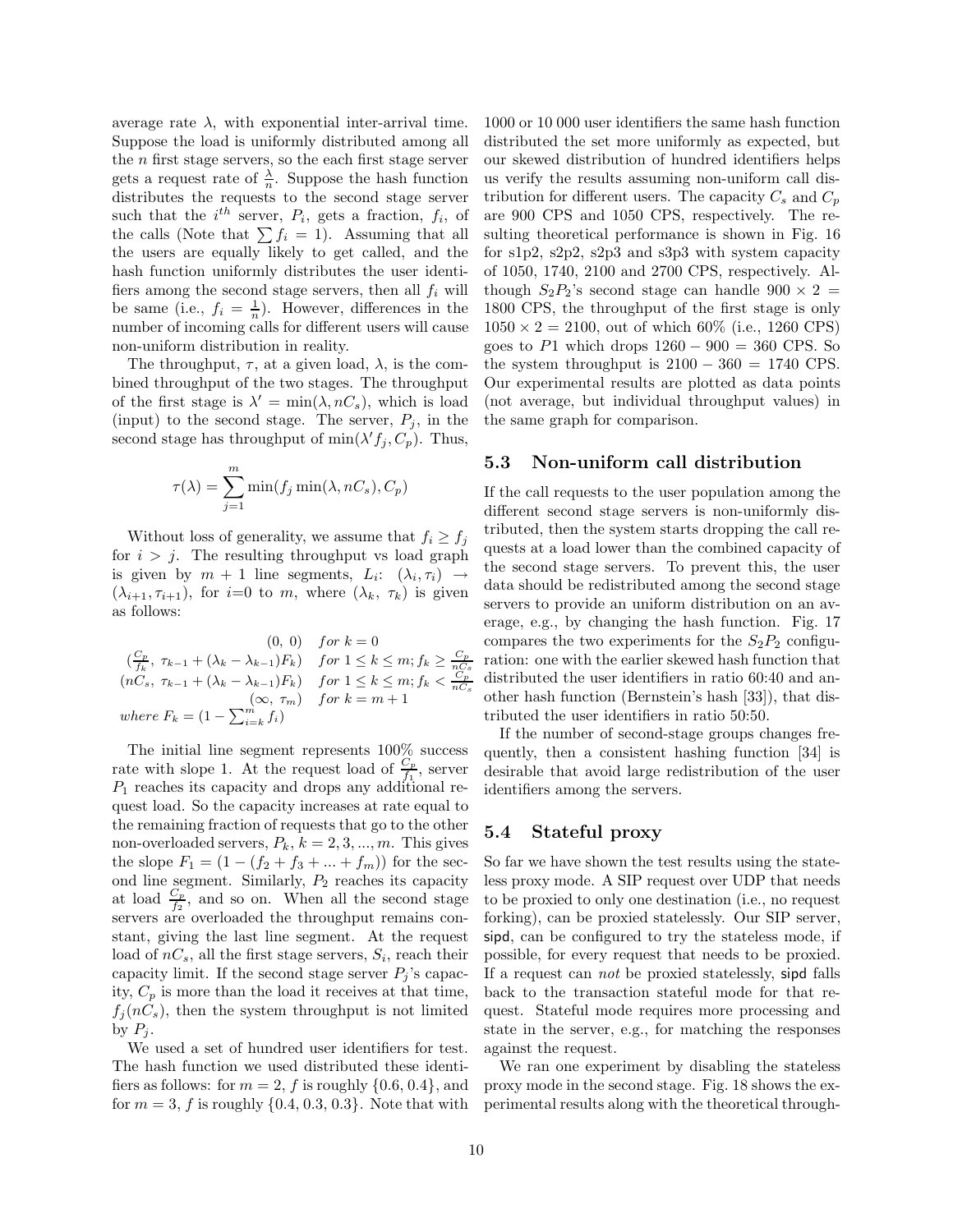

Figure 17: Effect of user identifier distribution among second stage servers for S2P2. Uniform distribution gives the best performance, i.e., success rate is close to 100% until the peak performance (1800 CPS), whereas for nonuniform distribution the success rate reduces as soon as one of the server is overloaded (at 1500 CPS).



Figure 18: Performance of  $S_nP_m$  with stateful proxy in second stage. The results show that the performance increases linearly with the number of servers, i.e., s2p2 is twice and s3p3 is thrice that of s1p1 and s0p1 performance.

put using the earlier hash function. The first and second stage server capacities are  $C=800$  and  $C'=650$ CPS, respectively. The first stage server capacity is less if the second stage is stateful (800 CPS) compared to the case when the second stage is stateless (1050 CPS), because the stateful second stage server generates two additional 100 Trying SIP responses for INVITE and BYE in a call that increases the number of messages handled by the first stage server (See Fig. 19 and 14). If a fraction,  $f_s$ , of the input load needs to be handled using stateful mode (e.g., due to request forking to multiple callee devices), then the effective server capacity becomes  $(1 - f_s)C + f_s C'$ .

| L1<br>Load generator first stage (stateless) second stage (stateful) | S <sub>1</sub> | S <sub>2</sub> | P <sub>1</sub>        | P <sub>2</sub> |                       | H <sub>2</sub><br>Call handler |
|----------------------------------------------------------------------|----------------|----------------|-----------------------|----------------|-----------------------|--------------------------------|
|                                                                      | <b>INVITE</b>  |                | <b>INVITE</b>         |                |                       |                                |
|                                                                      | 100 trying     |                | 100 trying            |                | <b>INVITE</b>         |                                |
|                                                                      | 180 Ringing    |                | 180 Ringing<br>200 OK |                | 180 Ringing<br>200 OK |                                |
|                                                                      | 200 OK         |                |                       |                |                       |                                |
|                                                                      | <b>ACK</b>     |                | ACK                   |                | <b>ACK</b>            |                                |
|                                                                      | <b>BYE</b>     |                | <b>BYE</b>            |                |                       |                                |
|                                                                      | 100 trying     |                | 100 trying            |                | <b>BYE</b>            |                                |
|                                                                      | 200 OK         |                | 200 OK                |                | 200 OK                |                                |
|                                                                      |                |                |                       |                |                       |                                |

Figure 19: Stateful proxy message flow

Our more recent optimizations enhance the single second stage server throughput to 1200 CPS and 1600 CPS for stateful and stateless proxy, respectively.

### **5.5 Effect of DNS**

In our earlier experiments, the call handler registered the DNS host name with the proxy server so that the server does DNS lookup for locating the call handler host. We observed comparatively poor performance, e.g., a single proxy server capacity with DNS was 110 CPS on the same hardware, compared to 900 CPS without DNS. There were two problems in our implementation: (1) it used a blocking DNS resolver that waits for the query to complete so the internal request queue builds up if the DNS latency is more than the average interarrival duration; and (2) it did not implement any host-cache for DNS, so the second stage server did DNS lookup for every call request. We also observed some fluctuations in throughput even before the server reached its capacity. This was due to the fact that the DNS server was not in the same network, and the DNS procedure took between 10 to 25 ms for each call. In our tests, sipd sent about 29 DNS queries for each call due to multiple resolver search domains (six in our tests) and DNS records (e.g., sipd tries NAPTR, SRV and A records, falling back in that order) used in the implementation.

Then, we implemented a simple DNS host-cache in sipd and observed same performance as that without DNS (i.e., 900 CPS for single second stage server). In practice, the first-stage servers access records for the second-stage servers within the same domain, thus, doing localized DNS queries in the domain. It will be interesting to measure the host-cache performance for the real callee host names by the second-stage servers, instead of a few call handler host names that were cached after the first lookups until the end of the test run in our tests. We plan to use an event-based DNS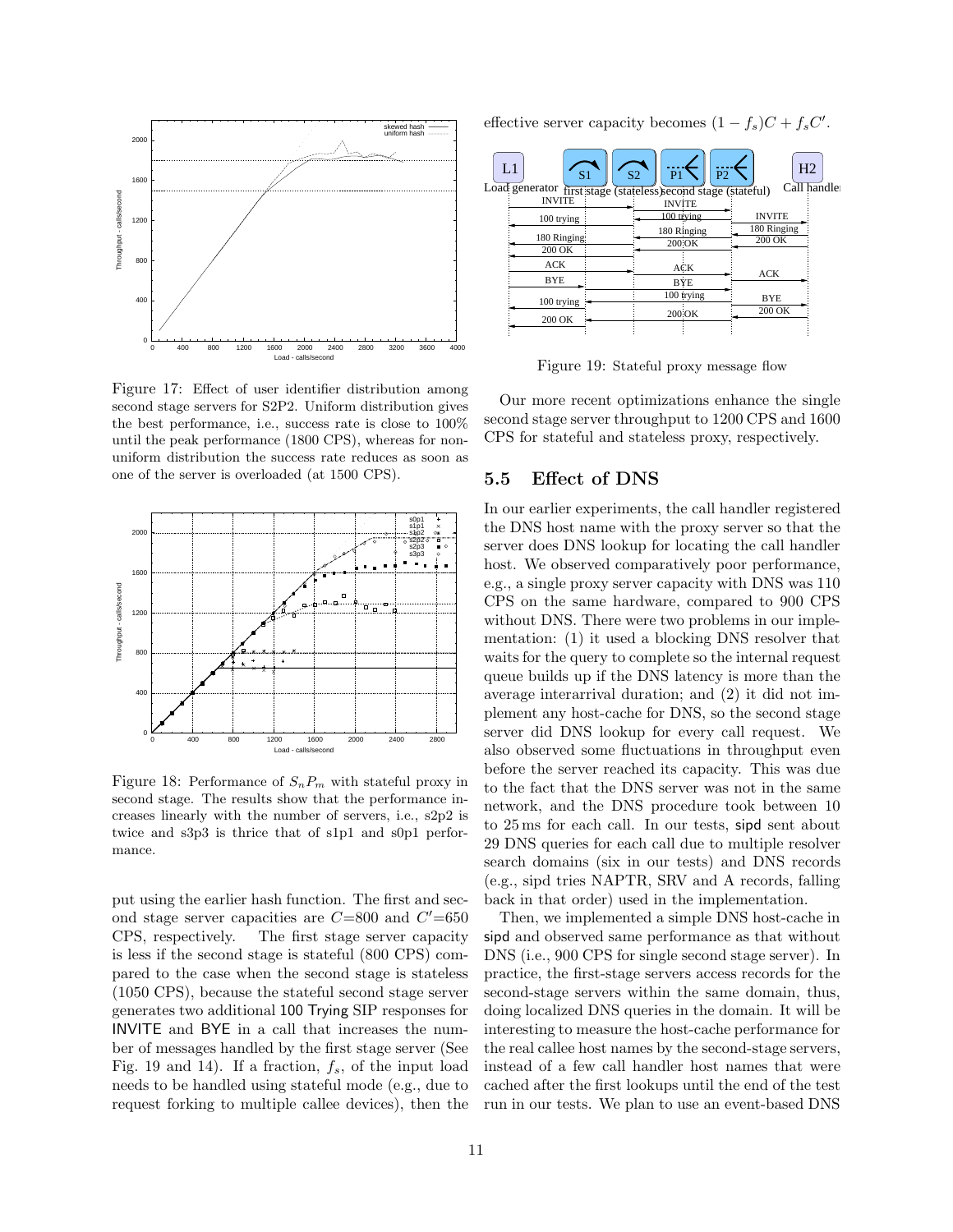resolver to improve the performance and eliminate the potential bottleneck due to DNS access.

## **5.6 Other SIPstone tests**

We also performed one experiment with Registration test without authentication. The performance is shown in Fig. 20 along with the expected throughput values. We used capacity values as  $C_s=2500$  registrations/second (RPS) and  $C_p=2400$  RPS for first and second stage servers respectively. Authentication requires two transactions, thus reducing the capacity to half. Thus, the  $S_3P_3$  configuration will be able to support more than 10 million subscribers assuming one hour registration refresh interval.



Figure 20: Performance for  $S_nP_m$  with registration server in second stage. The results show that the performance increases linearly with the number of servers, i.e., s2p2 is twice and s3p3 is thrice that of s1p1 and s0p1 performance.

Note that the second stage registrar is always stateful. Moreover, we used the database refresh rate to be more than the test duration, thus, removing the database synchronization variable from the results. The effect of database synchronization on performance is for further study. The first stage proxy server capacity for the registration test is more because the number of messages per transaction that it handles is two in the registration test compared to six in the Proxy 200 test (see Fig. 21 and 14).

The Proxy 200 test determines the BHCA (busy hour call attempts) metric, whereas the registration test determines the number of registered subscribers for the system.



Figure 21: REGISTER message flow

## **6 Server Architecture**

There are two components in providing high capacity IP telephony services: network components such as bandwidth, server location and load sharing, and server components such as server hardware (CPU, memory), features vs. performance tradeoff, non-blocking I/O and software architecture. In general, scaling any Internet service involves individual server performance enhancements and load distribution among multiple servers. We described and evaluated SIP load sharing in Sections 4 and 5. This section deals with performance enhancements on an individual SIP server on commodity server hardware. In particular, we evaluate the effect of software architecture - events, threads or processes - for the SIP proxy server. We try to answer the following questions: (1) For a SIP-style server, which of the basic architectures is likely to perform better in a given situation? (2) Does performance scale with CPU speed or is it memory dominated? (3) What can be done to improve the performance on a multiprocessor machine?

We built a very basic SIP server in different software architectures using the same set of libraries for SIP processing. This helps us in understanding the effect of the server architecture on performance. The server includes a parser module and has many simplifications such as memory-only lookups without any database write-through, no SIP Route header handling, minimal configuration, only UDP transport (i.e., no TCP or TLS), no programmable scripts, and no user authentication. We used standard POSIX threads, which map to kernel-level threads on Solaris and Linux. On a multi-processor hardware, concurrency is utilized via multi-threading and multiprocessing software architecture. Our goal is to use commodity hardware without any custom tweaks, hence optimized user-level threads and CPU scheduler reconfiguration are not investigated.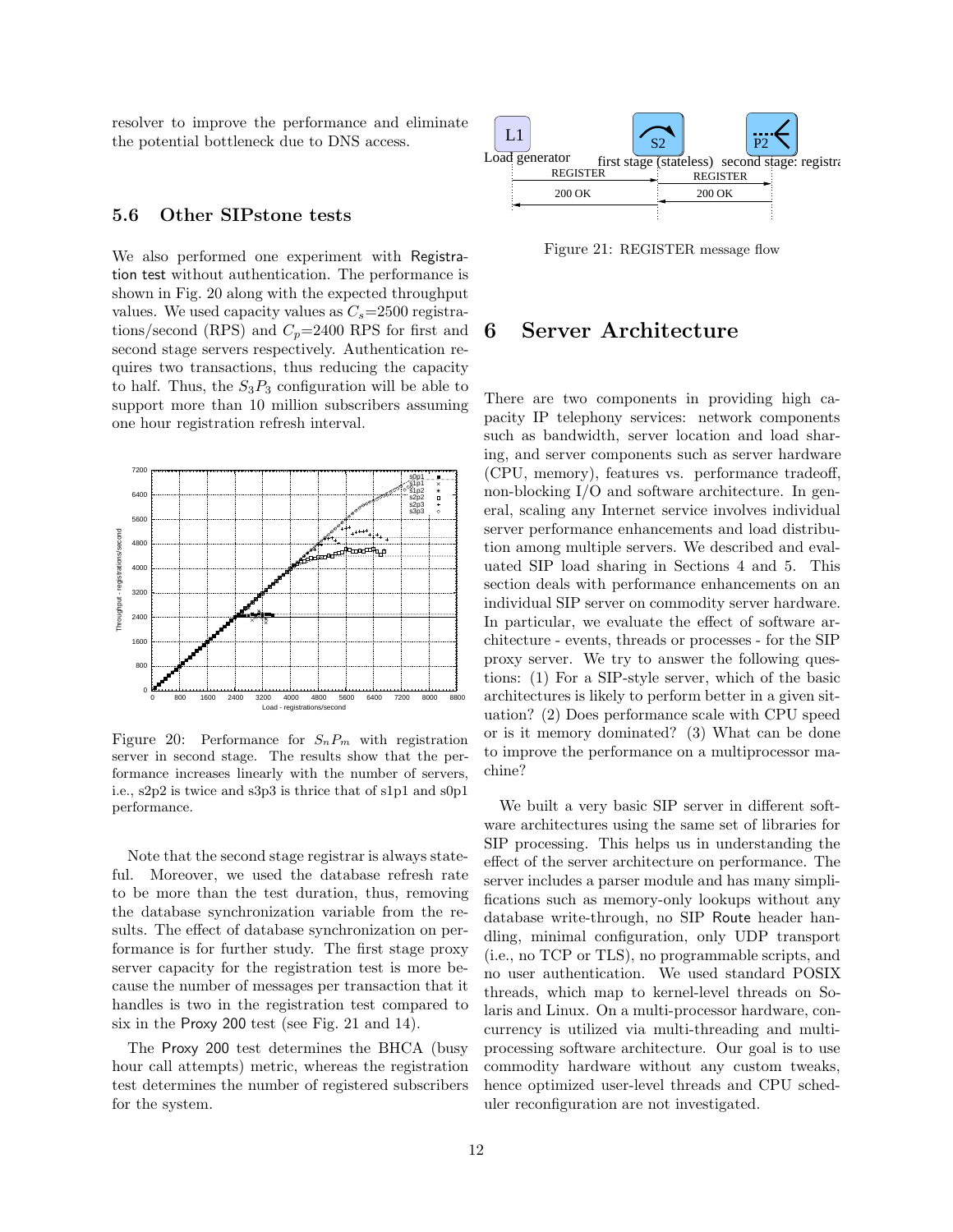

Figure 22: Processing steps in a SIP server

#### **6.1 Processing steps**

Figure 22 describes the steps involved in processing a SIP request in any SIP server. It includes both transaction stateless and stateful processing. The server receives a message on UDP, TCP, SCTP, or TLS transport. We use only UDP in our tests. The message is parsed using our unoptimized SIP parser. If the message is a SIP request, it is matched against the existing transactions. If a matching transaction is found, the request is a retransmission and the last response, if any, in the transaction is returned for the request. If a match is not found, and the request is a SIP REGISTER request, then the user contact records are updated for this registration and a response is sent. For any other request, the user record is looked up. Depending on the policy chosen, the call is then proxied, redirected or rejected. In the proxy mode, the server looks up the callee's current contact locations, forwards the request and waits for the response. During this process, the server may need to perform additional retransmissions for reliability. When receiving a response, the server looks up the appropriate matching transaction for this response and forwards the response. If the policy decides to redirect the request instead of proxying it, the server sends the response to the caller listing the new contact location(s). The first stage load balancing server selects the next stage server based on the destination user identifier, without doing any database query. The steps are based on our SIP server implementation, but are likely to be similar for other implementations.

These processing steps can be implemented in various software architectures for both stateless and stateful proxy modes.

## **6.2 Stateless proxy**

A stateless proxy does not maintain any transaction state, and has a single control flow per message. That means, once a message is received, it can be processed to the end without interfering with other messages. We used only UDP transport for our tests and did not perform any DNS lookups. As shown in Figure 14, a single Proxy 200 test involves six messages. In Figure 22, for an incoming call request, the steps performed are recvfrom, initial parsing, database lookup, modify request and sendmsg. Similarly, for an incoming call response the steps performed are recvfrom, initial parsing, modify response and sendmsg. A first stage load balancer proxy is also a stateless proxy, but it does not include the database lookup stage. The processing steps can be implemented in different software architectures as follows:

- **Event-based:** A single thread listens for incoming message and processes it to the end. There is no locking. This does not take advantage of the underlying multiprocessor architecture. If DNS is used, then the same thread also listens for events such as the DNS response and timeout.
- **Thread per message:** A main thread listens for incoming messages. A new parsing thread is created to do the initial parsing. Then another processing thread is created to perform the remaining steps depending on whether the message is a request or a response. The thread terminates after the steps are completed. DNS lookups, if any, are performed synchronously in the processing thread. Locks (i.e., mutexes) are used for accessing shared data such as database. Potentially blocking operations include DNS, sendmsg,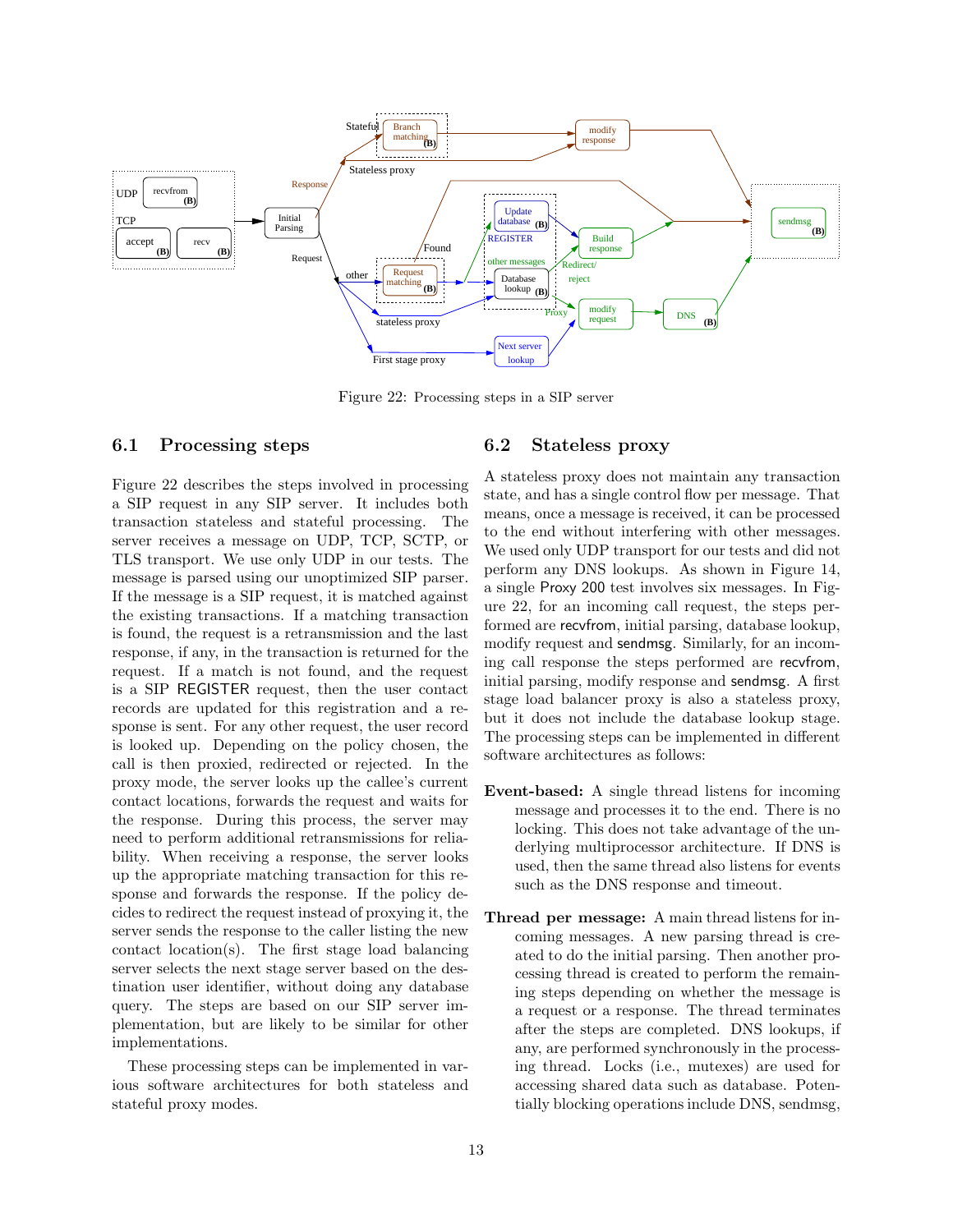and database lookup.

- **Pool-thread per message:** This is similar to the previous method, except that instead of creating a new thread, it reuses a thread from a thread pool. A set of threads are created in the thread pool on server initialization and persist throughout the server lifetime. This reduces the thread creation overhead and is the original architecture of our SIP server, sipd [23]. To further reduce lock contention, the user data can be divided into multiple sets (say, 100), each with its own transaction tables or user records. Thus, access to user records in different sets do not contend for the same lock.
- **Process pool:** On server initialization, a pool of identical processes is created, all listening on the same socket. When a message is received, one of the processes gets the socket message and performs all the processing steps for that message. Shared memory is used for sharing the database among multiple processes. This is the architecture of the SIP express router [35].
- **Thread pool:** This is similar to the previous method, but it uses threads instead of processes. Only one thread can call recvfrom on the listening socket. If a thread has called recvfrom, then another thread is blocked from calling this function until the first thread finishes the function call.

| Software architecture | 1xP  | 4xP  | 1xS | 2xS  |
|-----------------------|------|------|-----|------|
| /Hardware             |      |      |     |      |
| Event-based           | 1550 | 400  | 150 | 600  |
| Thread per message    | 1300 | 500  | 100 | 500  |
| Pool-thread per mes-  | 1400 | 850  | 110 | 600  |
| sage (sipd)           |      |      |     |      |
| Thread pool           | 1500 | 1300 | 152 | 750  |
| Process pool          | 1600 | 1350 | 160 | 1000 |

Table 1: Performance (CPS) of stateless proxy for Proxy 200 test

We ran our tests on four different platforms as follows: (1xP) Pentium 4, 3 GHz, 1 GB running Linux 2.4.20, (4xP) four-processor Pentium 450MHz, 512MB running Linux 2.4.20, (1xS) ultraSparc-IIi, 300MHz, 64 MB running Solaris 5.8, and (2xS) twoprocessor ultraSparc-III+, 900MHz, 2 GB running Solaris 5.8. The results of our tests are shown in Table 1. The numbers presented in this section are different from earlier load sharing experiments of sipd,

because these tests were done after some optimizations such as per-transaction memory pool to reduce memory deallocation and copy [23]. The performance of different architectures relative to the event-based model on different platforms is shown in Figure 23.

For a single processor system (1xP and 1xS), the performances of event-based, thread pool and process pool are roughly similar. We found that the thread pool model had higher context switches compared to process pool. In the process pool model the same process keeps getting scheduled for handling subsequent requests. This resulted in the slight difference in the performance. The process pool model performs the best. The thread-per-message and pool-threadper-message models have many fold higher context switches resulting in much poorer performance. This is because every message processing must involve at least two context switches. One interesting observation is that both the single processor systems (1xP and 1xS) took approximately 2 MHz CPU cycle per CPS (calls per second) load.

For a multiprocessor system, the performance of the process pool implementation scales linearly with the number of processors. The performance of the pool-thread-per-message model is much worse than process pool because the former does not fully utilize the available concurrency of multiprocessor hardware. The processor running the main listening thread becomes the bottleneck.



Figure 23: Performance of software architectures relative to event-based on different hardware. For example, the performance of stateless proxy on 4xP hardware in the thread pool architecture is approximately three times that in the event-based architecture on the same hardware.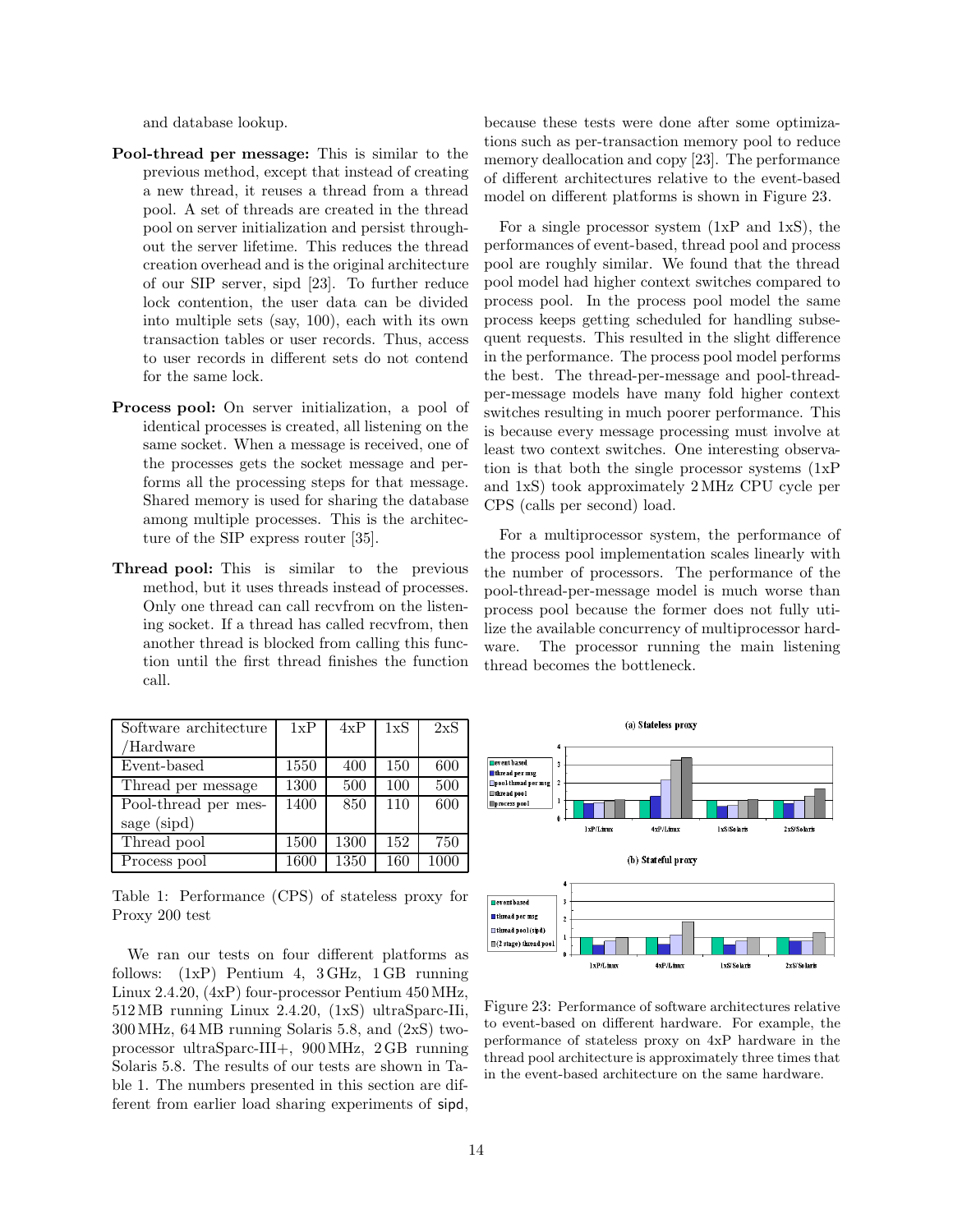### **6.3 Stateful proxy**

Unlike the stateless proxy, a transaction stateful proxy needs to maintain the SIP transaction state for the duration of the transaction. We used only UDP transport for our tests and did not perform any DNS lookup. As shown in Figure 19, a single Proxy 200 test involves six incoming and eight outgoing messages. In Figure 22, compared to the stateless proxy, the stateful proxy performs additional steps such as transaction (or client branch) matching. The transactions data structures are locked for exclusive access in a multi-threaded system. The processing steps can be implemented in different software architectures as follows:

- **Event-based:** Most of the blocking operations are made non-blocking using events. A single thread handles events from a queue (e.g., timer events) as well as messages from the listening socket. There is no locking or mutexes. There are only two operations that remain blocking: listening for incoming message on the socket, and listening for events on the event queue. A single threaded event-based system does not take advantage of the underlying multiprocessor architecture.
- **Thread per message (or transaction):** A main thread listens for incoming messages. If the message is a request not matching any previous transaction, then a new thread is created to handle the new transaction associated with this message. The thread persists as long as the transaction exists. Similarly, a process-per-message model can be defined that creates a new process for each incoming connection and message.
- **Thread pool:** This is similar to the previous method, except that instead of creating a new thread, it reuses a thread from the thread pool. This reduces the thread creation overhead. Locks are used for accessing shared data. Potentially blocking operations include DNS lookup, sendmsg, request matching and database access. This is the original architecture of our SIP server, sipd [23].
- **(Two-stage) thread pool:** A pool of identical threads is created. Each thread handles a specific subset of the user population based on the hash value of the user identifier, similar to the second stage of our load sharing architecture. A request is processed in two stages. The first stage thread listens for incoming messages, does minimum parsing, and chooses the second stage

thread based on the destination user identifier. The message is then handed over to the particular second stage thread. The second stage is purely event-based with no other locking. Since a single thread handles the requests for the same set of users, we do not need to lock the database or transaction data structures. Number of threads in the thread pool is determined by the number of processors.

The models can be further extended to processes as follows. We have not evaluated these extensions yet:

- **Process pool:** A pool of identical processes is created, each listening on the same socket. When a message is received, the server performs all the processing steps for that message. Shared memory is used for sharing the transaction and user contacts among multiple processes. This is the architecture of the SIP express router [35].
- **Two-stage event and process-based:** This is similar to the two-stage thread pool model, but using processes instead of threads. The inter-process communication is done using pipes or shared memory. Multiple first stage processes can be used to allow more concurrency.

A generic design of thread-per-message is easy to understand and implement. However this model suffers from poor performance at higher load [36]. As the load increases the number of threads in the system also increases. If the thread blocks waiting for a network response, the maximum number of simultaneous requests active in the system is small. Transaction lifetime further reduces the system capacity. For example, if the OS supports 10000 threads, and the SIP transaction lifetime is about 30 seconds, then there can be at most  $10000/30 = 333$  transactions/second processed in the system. Unlike a web server, this is further exacerbated in a SIP server by the fact that about 70% of calls are answered within roughly 8.5 seconds [37] while unanswered calls ring for 38 seconds. Thus, a bad design results in insufficient number of threads. This leads to higher call blocking or call setup delays at high call volume. Thus, we need to use a true event-driven architecture which requires the threads to be returned to the free-threads pool whenever they make a blocking call.

Table 2 and Figure 23 compare the performance of stateful proxy in different architectures on the same set of hardware, except that 1xS is replaced by a single-processor ultraSparc-IIi, 360MHz, 256MB, running Solaris5.9. Event-based system performs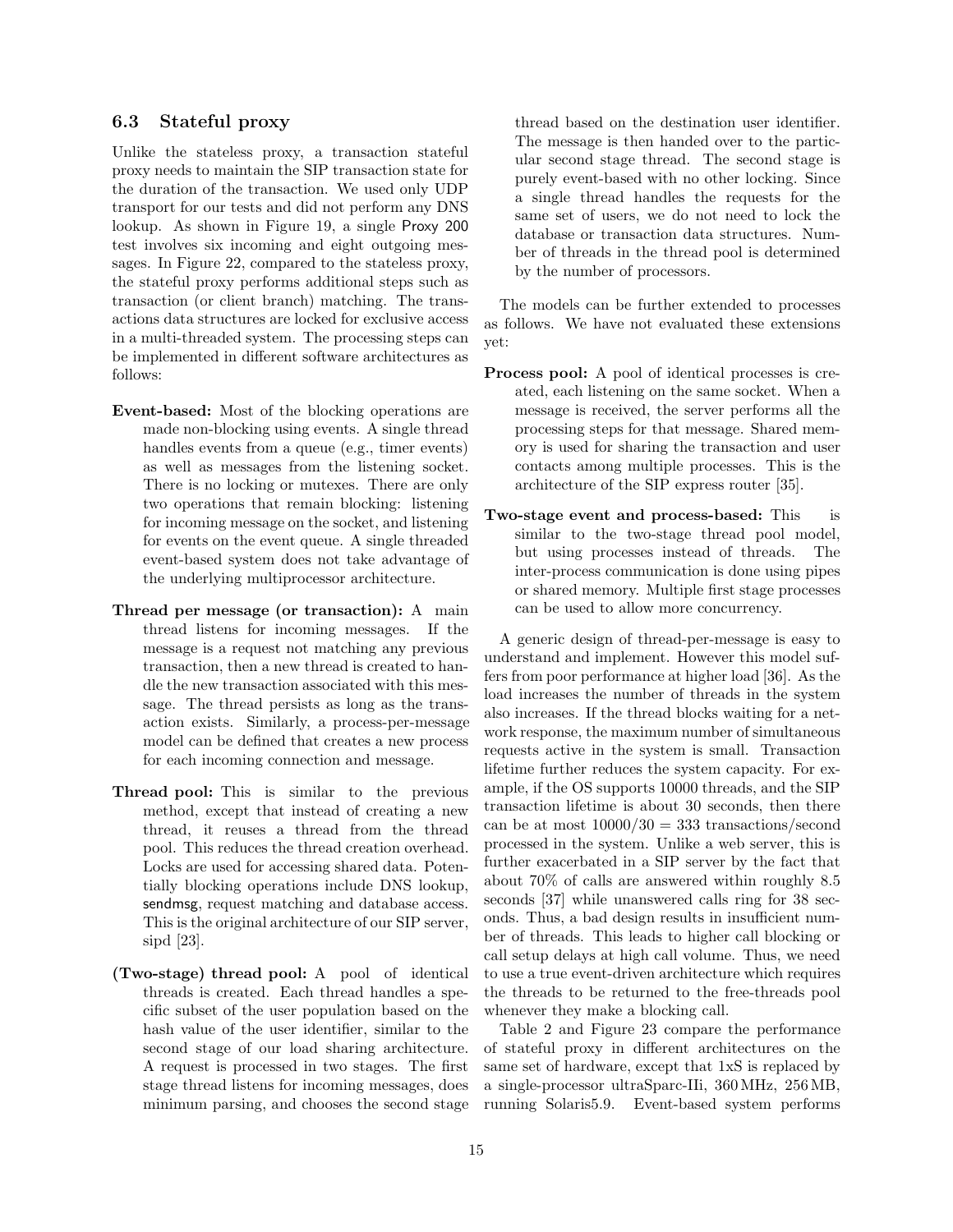best for single processor machine. For an N-processor machine, the thread pool performance is much worse than N times the single-processor performance due to memory access contentions.

| Software architecture<br>/Hardware | 1xP  | 4xP | 1xS | 2xS |
|------------------------------------|------|-----|-----|-----|
| Event-based                        | 1150 | 300 | 160 | 400 |
| Thread per message                 | 600  | 175 | 90  | 300 |
| Thread pool (sipd)                 | 850  | 340 | 120 | 300 |
| 2-stage thread pool                | 1100 | 550 | 155 | 500 |

Table 2: Performance (CPS) for stateful proxy for Proxy 200 test

### **6.4 The best architecture**

The two-stage thread pool model for stateful proxy and the thread pool model for stateless proxy combine the event and thread pool architectures. They provide an event-loop in each thread, and has a pool of threads for concurrency on multiprocessor machines. The lock contention is reduced by allowing the same thread to process all the steps of a message or transaction after initial parsing. For a multithreaded software architecture this seems to give the best performance as per our tests. We have not yet evaluated the stateful proxy in process pool model.

The stateless proxy performance is usually limited by the CPU speed, whereas the memory utilization remains constant. On the other hand, the stateful proxy may be limited by either CPU or memory depending of various transaction timers. By default a SIP transaction state is maintained for about 30 seconds. Thus, a load of 1000 CPS creating 2000 transactions per second will require memory for about 60 thousand transactions. Assuming 10 kB for storing each transaction state, this requires 600MB. In our tests, we have reduced the timer values significantly so that memory is not the bottleneck.

## **6.5 Effect on Load Sharing Performance**

The software architecture choice of the SIP server further enhances the load sharing results since the best single stateless proxy capacity is about 1600 CPS on a 3 GHz Pentium 4 with 1 GB memory running Linux 2.4.20. In addition, we have achieved about 4000 CPS throughput for the first stage proxy in a simplified implementation. This means even S1P2 in stateless proxy mode can achieve close to 3200 CPS, i.e., 11 million BHCA on this hardware configuration.

Similarly, S3P3 in stateful proxy mode can achieve close to 13 million BHCA.

## **7 Conclusions**

We have shown how to apply some of the existing failover and load sharing techniques to SIP servers, and propose an identifier-based two-stage load sharing method. Using DNS is the preferred way to offer redundancy since it does not require network colocation of the servers. For example, one can place SIP servers on different networks. With IP address takeover and NATs, that is rather difficult. This is less important for enterprise environments, but interesting for voice service providers such as Vonage. DNS itself is replicated, so a single name server outage does not affect operation. We combine DNS, server redundancy and the identifier-based load sharing in our two-stage reliable and scalable server architecture that can theoretically scale to any capacity. A large user population is divided among independent second stage servers such that each server load remains below its capacity.

We have also described the failover implementation and performance evaluation of our two-stage architecture for scalability using the SIPstone test suite in our test bed. Our results verify the theoretical improvement of load sharing for call handling and registration capacity. We achieve carrier grade scalability using commodity hardware, e.g.,  $2800$  calls/second supported by our  $S_3P_3$  load sharing configuration roughly translates to 10 million call arrivals per hour, using six servers (Lucent's 5E-XCTM switch, a high-end 5ESS, can support four million BHCA for PSTN). This is further increased to 16 million BHCA in our memory pool and event-based architecture. We also achieved the 5-nines reliability goal even if each server has only uptime of 99% (3 days/year downtime) using the two-stage architecture. Other call stateful services such as voicemail, conferencing and PSTN interworking need more work to do failover and load sharing in the middle of the call without breaking the session.

Detection and recovery of wide area path outages [38] is complementary to the individual server failover. Instead of statically configuring the redundant servers, it will be useful if the servers can automatically discover and configure other available servers on the Internet, e.g., to handle temporary overload [31]. This gives rise to the service model where the provider can sell its SIP services dynamically by becoming part of another customer SIP network. Dynamic or adaptive load sharing based on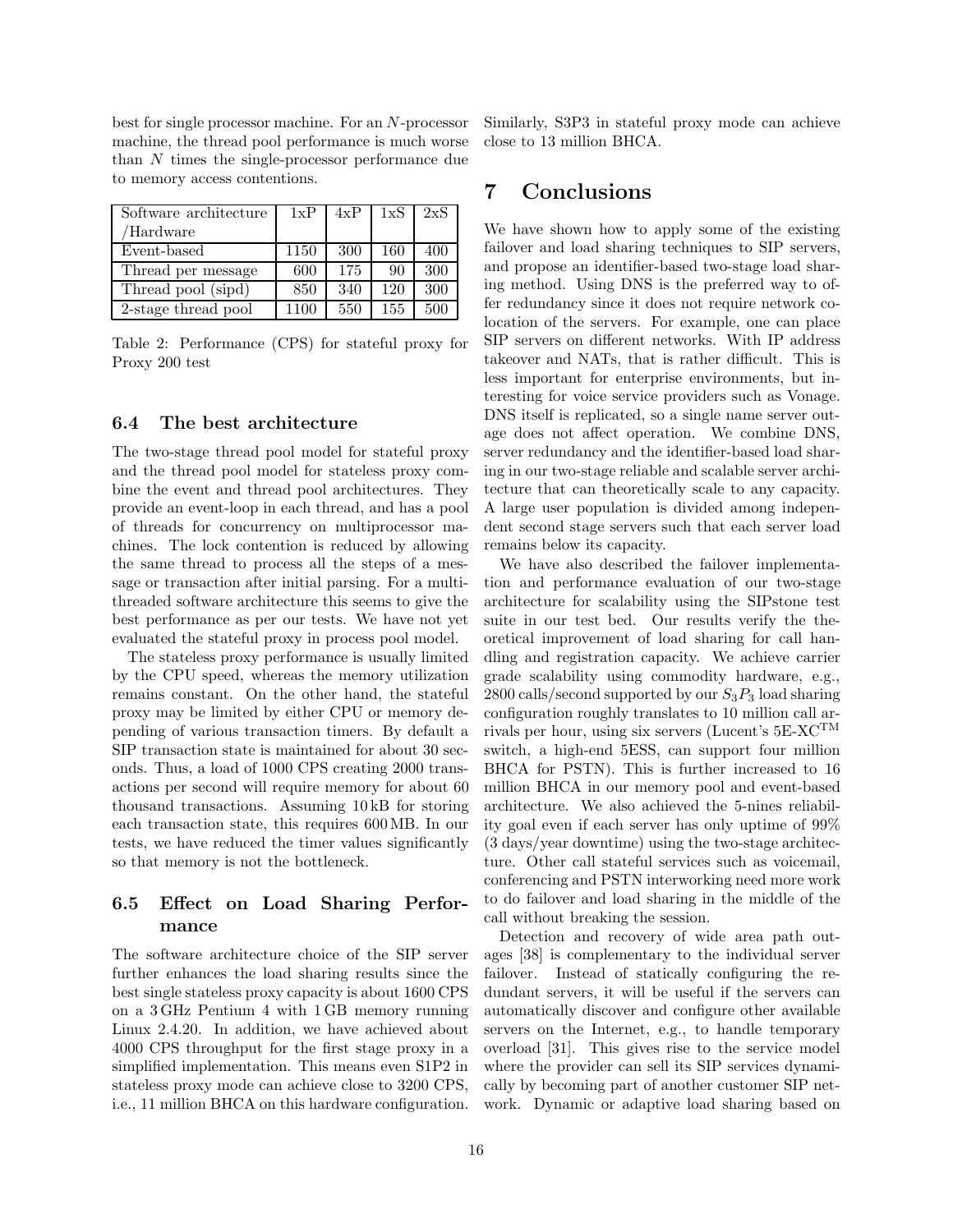the workload of each server is for further study. However, it is not clear how useful this will be for Internet telephony because the call distribution is more uniform unlike Zipf distribution of web page popularity. Therefore, a good static hash function can uniformly distribute the call requests among the servers. A peer-to-peer approach for the SIP service also seems promising for scalability and robustness [39].

# **Acknowledgment**

Huitao Sheng helped with the initial performance measurement. Jonathan Lennox is the primary architect of our SIP server, sipd, and helped with SIPstone tools. Sankaran Narayanan implemented the efficient database interaction in sipd. The work is supported by a grant from SIPquest, Inc.

## **References**

- [1] J. Rosenberg, H. Schulzrinne, G. Camarillo, A. R. Johnston, J. Peterson, R. Sparks, M. Handley, and E. Schooler, "SIP: session initiation protocol," RFC 3261, Internet Engineering Task Force, June 2002.
- [2] H. Schulzrinne and J. Rosenberg, "Internet telephony: Architecture and protocols – an IETF perspective," Computer Networks and ISDN Systems, vol. 31, pp. 237–255, Feb. 1999.
- [3] J. Rosenberg and H. Schulzrinne, "Session initiation protocol (SIP): locating SIP servers," RFC 3263, Internet Engineering Task Force, June 2002.
- [4] H. BRYHNI, E. Klovning, and Øivind Kure, "A comparison of load balancing techniques for scalable web servers," IEEE Network, vol. 14, July 2000.
- [5] K. Suryanarayanan and K. J. Christensen, "Performance evaluation of new methods of automatic redirection for load balancing of apache servers distributed in the Internet," in IEEE Conference on Local Computer Networks, (Tampa, Florida, USA), Nov. 2000.
- [6] O. Damani, P. Chung, Y. Huang, C. Kintala, and Y. Wang, "ONE-IP: techniques for hosting a service on a cluster of machines," Computer Networks, vol. 29, pp. 1019-1027, Sept. 1997.
- [7] D. Oppenheimer, A. Ganapathi, and D. Patterson, "Why do internet services fail, and what can be done about it?," in  $4th$ USENIX Symposium on Internet Technologies and Systems (USITS '03), (Seattle, WA), Mar. 2003.
- [8] A. C. Snoeren, D. Andersen, and H. Balakrishnan, "Finegrained failover using connection migration," in  $\overline{USENIX}$ Symposium on Internet Technologies and Systems, (San Francisco), Mar. 2001.
- [9] High-Availability Linux Project, http://www.linux-ha.org/.
- [10] Cisco Systems, Failover configuration for LocalDirector, http://www.cisco.com/warp/public/cc/pd/cxsr/  $400/\mathrm{tech}/\mathrm{localf}$  wp.htm.
- [11] G. Hunt, G. Goldszmidt, R. P. King, and R. Mukherjee, "Network dispatcher: a connection router for scalable Internet services,"  $\ddot{Computer}$  Networks, vol. 30, pp. 347–357, Apr. 1998.
- [12] C.-L. Yang and M.-Y. Luo, "Efficient support for contentbased routing in web server clusters," in 2nd USENIX Symposium on Internet Technologies and Systems, (Boulder, Colorado, USA), Oct 1999.
- [13] Akamai Technologies, Inc. http://www.akamai.com.
- [14] A. Gulbrandsen, P. Vixie, and L. Esibov, "A DNS RR for specifying the location of services (DNS SRV)," RFC 2782, Internet Engineering Task Force, Feb. 2000.
- [15] M. Mealling and R. W. Daniel, "The naming authority pointer (NAPTR) DNS resource record," RFC 2915, Internet Engineering Task Force, Sept. 2000.
- [16] N. Ohlmeier, "Design and implementation of a high availability sip server architecture," Thesis, Computer Science Department, Technical University of Berlin, Berlin, Germany, July 2003.
- [17] M. Tuexen, Q. Xie, R. Stewart, M. Shore, J. Loughney, and A. Silverton, "Architecture for reliable server pooling," Internet Draft draft-ietf-rserpool-arch-09, Internet Engineering Task Force, Feb 2005. work in progress.
- [18] M. Tuexen, Q. Xie, R. J. Stewart, M. Shore, L. Ong, J. Loughney, and M. Stillman, "Requirements for reliable server pooling," RFC 3237, Internet Engineering Task Force, Jan. 2002.
- [19] P. Conrad, A. Jungmaier, C. Ross, W.-C. Sim, and M. Tüxen, "Reliable ip telephony applications with sip using RSerPool," in World Multiconference on Systemics, Cybernetics and Informatics (SCI), (Orlando, USA), July 2002.
- [20] A. Srinivasan, K. G. Ramakrishnan, K. Kumaran, M. Aravamudan, and S. Naqvi, "Optimal design of signaling networks for Internet telephony," in Proceedings of the Conference on Computer Communications (IEEE Infocom), (Tel Aviv, Israel), Mar. 2000.
- [21] R. Sparks, "The session initiation protocol (SIP) refer method," RFC 3515, Internet Engineering Task Force, Apr. 2003.
- [22] J. Janak, "SIP proxy server effectiveness," Master's Thesis, Department of Computer Science, Czech Technical University, Prague, Czech, May 2003.
- [23] J. Lennox, "Services for internet telephony," PhD. thesis, Department of Computer Science, University, New York, New York, University, New York, New York, Jan. 2004. http://www.cs.columbia.edu/~lennox/thesis.pdf.
- [24] Cisco IP phone 7960, Release 2.1, http://www.cisco.com.
- [25] J. Jung, E. Sit, H. Balakrishnan, and R. Morris, "DNS performance and the effectiveness of caching," in ACM SIGCOMM Internet Measurement Workshop, (San Francisco, California), Nov. 2001.
- [26] K. Singh, W. Jiang, J. Lennox, S. Narayanan, and H. Schulzrinne, "CINEMA: columbia internet extensible multimedia architecture," technical report CUCS-011-02, Department of Computer Science, Columbia University, New York, New York, May 2002.
- [27] W. Jiang, J. Lennox, S. Narayanan, H. Schulzrinne, K. Singh, and X. Wu, "Integrating Internet telephony services," IEEE Internet Computing, vol. 6, pp. 64–72, May 2002.
- [28] MySQL, Open Source SQL server, http://www.mysql.com.
- [29] K. Singh and H. Schulzrinne, "Failover and load sharing in SIP telephony," Tech. Rep. CUCS-011-04, Columbia University, Computer Science Department, New York, NY, USA, Mar. 2004.
- [30] P. Srisuresh and D. Gan, "Load sharing using IP network address translation (LSNAT)," RFC 2391, Internet Engineering Task Force, Aug. 1998.